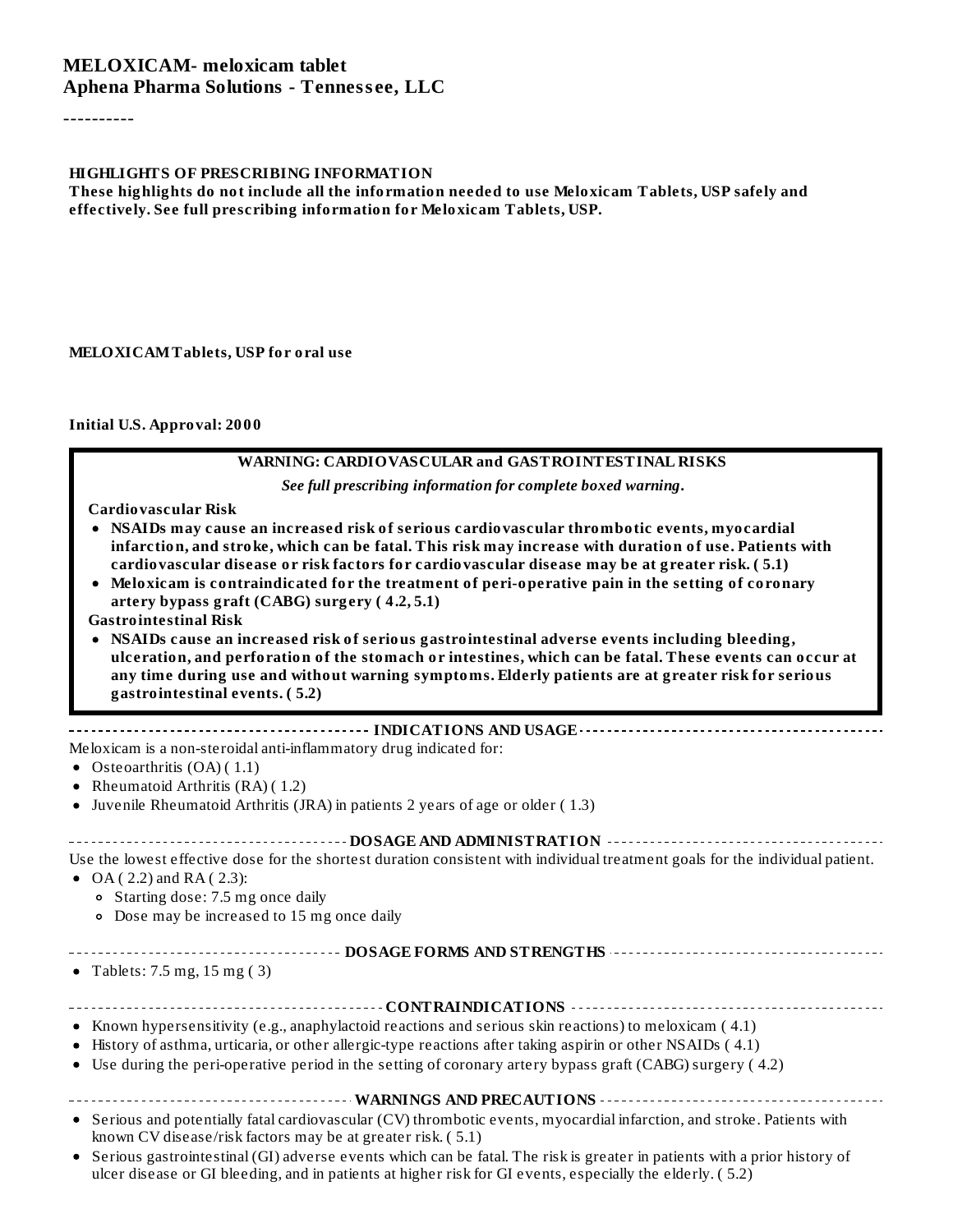- Elevated liver enzymes, and rarely, severe hepatic reactions. Discontinue use immediately if abnormal liver enzymes persist or worsen. ( 5.3)
- New onset or worsening of hypertension. Blood pressure should be monitored closely during treatment. (5.4)
- Fluid retention and edema. Should be used with caution in patients with fluid retention or heart failure. ( 5.5)
- Renal papillary necrosis and other renal injury with long-term use. Use with caution in the elderly, those with impaired renal function, heart failure, liver dysfunction, and those taking diuretics, ACE-inhibitors, or angiotensin II antagonists. The use of meloxicam in patients with severe renal impairment is not recommended. ( 5.6)
- Serious skin adverse events such as exfoliative dermatitis, Stevens-Johnson syndrome (SJS), and toxic epidermal necrolysis (TEN), which can be fatal and can occur without warning. Discontinue meloxicam at first appearance of rash or skin reactions. ( 5.8)
	- **ADVERSE REACTIONS**
- Most common (≥5% and greater than placebo) adverse events in adults are diarrhea, upper respiratory tract infections,  $\bullet$ dyspepsia, and influenza-like symptoms ( 6.1)
- Adverse events observed in pediatric studies were similar in nature to the adult clinical trial experience ( 6.1)  $\bullet$

#### **To report SUSPECTED ADVERSE REACTIONS, contact Carlsbad Technology, Inc. at 1-866-431-8284 or FDA at 1-800-FDA-1088 or http://www.fda.gov/medwatch.**

#### **DRUG INTERACTIONS**

- Concomitant use of meloxicam and warfarin may result in increased risk of bleeding complications ( 7.7)
- Concomitant use of meloxicam and aspirin is not generally recommended because of the potential of increased adverse effect including increased GI bleeding ( 7.2)
- Concomitant use with meloxicam increases lithium plasma levels ( 7.4)
- Concomitant use with NSAIDs may reduce the antihypertensive effect of ACE-inhibitors ( 7.1)

#### **USE IN SPECIFIC POPULATIONS**

- Based on animal data, may cause fetal harm. Starting at 30 weeks gestation, meloxicam should be avoided as premature closure of the ductus arteriosus in the fetus may occur. ( 5.9, 8.1)
- Nursing Mothers: Use with caution, as meloxicam may be excreted in human milk ( 8.3)

#### **See 17 for PATIENT COUNSELING INFORMATION and Medication Guide.**

**Revised: 8/2013**

#### **FULL PRESCRIBING INFORMATION: CONTENTS\***

#### **WARNING: RISK OF SERIOUS CARDIOVASCULAR and GASTROINTESTINAL EVENTS 1 INDICATIONS AND USAGE**

#### 1.1 Osteoarthritis (OA)

- 1.2 Rheumatoid Arthritis (RA)
- 1.3 Juvenile Rheumatoid Arthritis (JRA) Pauciarticular and Polyarticular Course

#### **2 DOSAGE AND ADMINISTRATION**

- 2.1 General Instructions
- 2.2 Osteoarthritis
- 2.3 Rheumatoid Arthritis

#### **3 DOSAGE FORMS AND STRENGTHS**

#### **4 CONTRAINDICATIONS**

- 4.1 Allergic Reactions
- 4.2 Coronary Surgery

#### **5 WARNINGS AND PRECAUTIONS**

- 5.1 Cardiovascular Thrombotic Events
- 5.2 Gastrointestinal (GI) Effects Risk of GI Ulceration, Bleeding, and Perforation
- 5.3 Hepatic Effects
- 5.4 Hypertension
- 5.5 Congestive Heart Failure and Edema
- 5.6 Renal Effects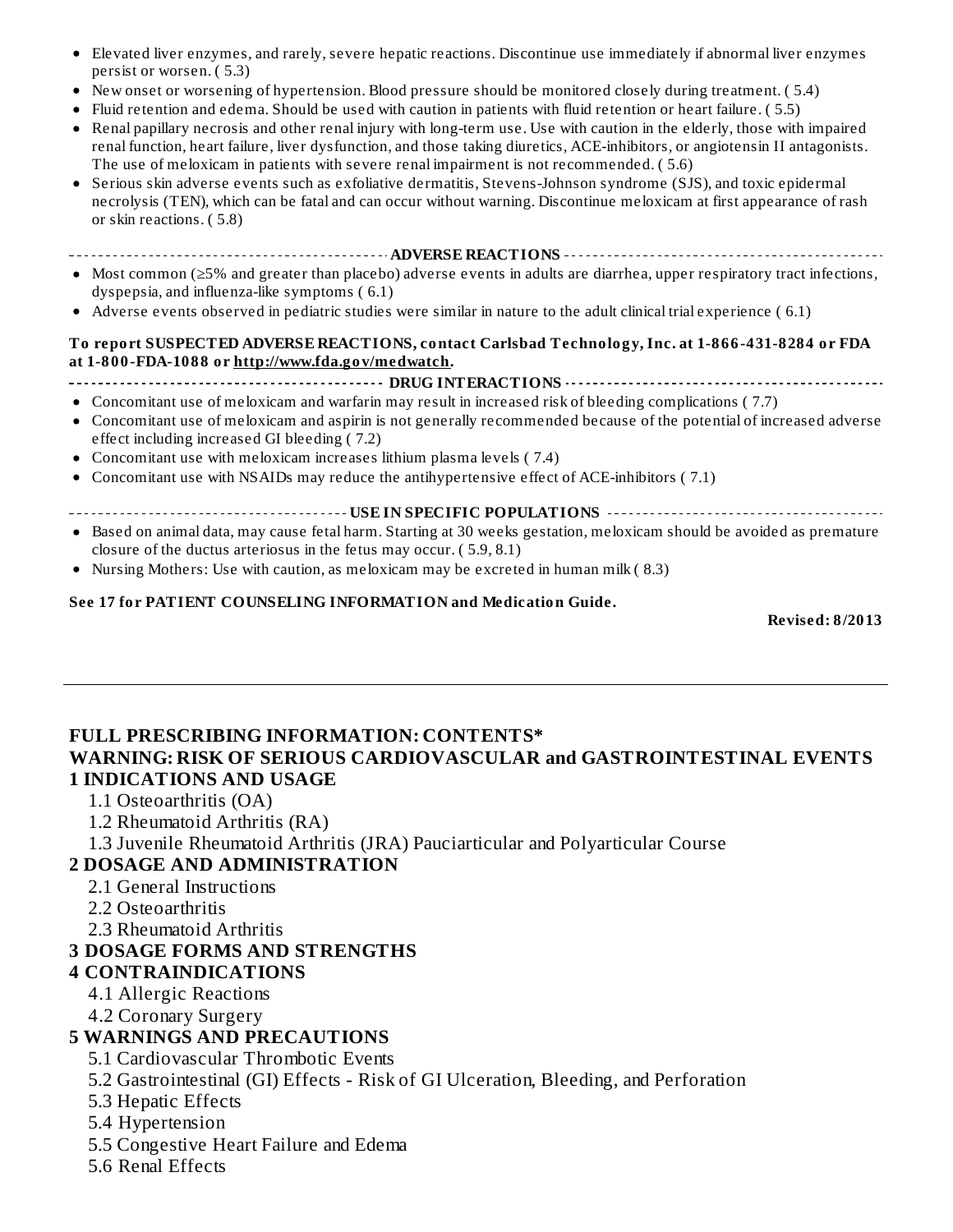- 5.7 Anaphylactoid Reactions
- 5.8 Adverse Skin Reactions
- 5.9 Pregnancy
- 5.10 Corticosteroid Treatment
- 5.11 Masking of Inflammation and Fever
- 5.12 Hematological Effects
- 5.13 Use in Patients with Pre-existing Asthma
- 5.14 Monitoring

## **6 ADVERSE REACTIONS**

- 6.1 Clinical Trials Experience
- 6.2 Post Marketing Experience

## **7 DRUG INTERACTIONS**

- 7.1 ACE-inhibitors
- 7.2 Aspirin
- 7.3 Diuretics
- 7.4 Lithium
- 7.5 Methotrexate
- 7.6 Cyclosporine
- 7.7 Warfarin

# **8 USE IN SPECIFIC POPULATIONS**

- 8.1 Pregnancy
- 8.2 Labor and Delivery
- 8.3 Nursing Mothers
- 8.4 Pediatric Use
- 8.5 Geriatric Use
- 8.6 Hepatic Impairment
- 8.7 Renal Impairment
- 8.8 Females of Reproductive Potential

# **10 OVERDOSAGE**

# **12 CLINICAL PHARMACOLOGY**

- 12.1 Mechanism of Action
- 12.2 Pharmacodynamics
- 12.3 Pharmacokinetics

## **13 NONCLINICAL TOXICOLOGY**

13.1 Carcinogenesis, Mutagenesis, Impairment of Fertility

# **14 CLINICAL STUDIES**

- 14.1 Osteoarthritis and Rheumatoid Arthritis
- 14.2 Juvenile Rheumatoid Arthritis (JRA) Pauciarticular and Polyarticular Course

# **16 HOW SUPPLIED/STORAGE AND HANDLING**

## **17 PATIENT COUNSELING INFORMATION**

- 17.1 Medication Guide
- 17.2 Cardiovascular Effects
- 17.3 Gastrointestinal Effects
- 17.4 Hepatotoxicity
- 17.5 Adverse Skin Reactions
- 17.6 Weight Gain and Edema
- 17.7 Anaphylactoid Reactions
- 17.8 Effects During Pregnancy
- 17.9 Effects On Female Fertility

#### Sections or subsections omitted from the full prescribing information are not listed.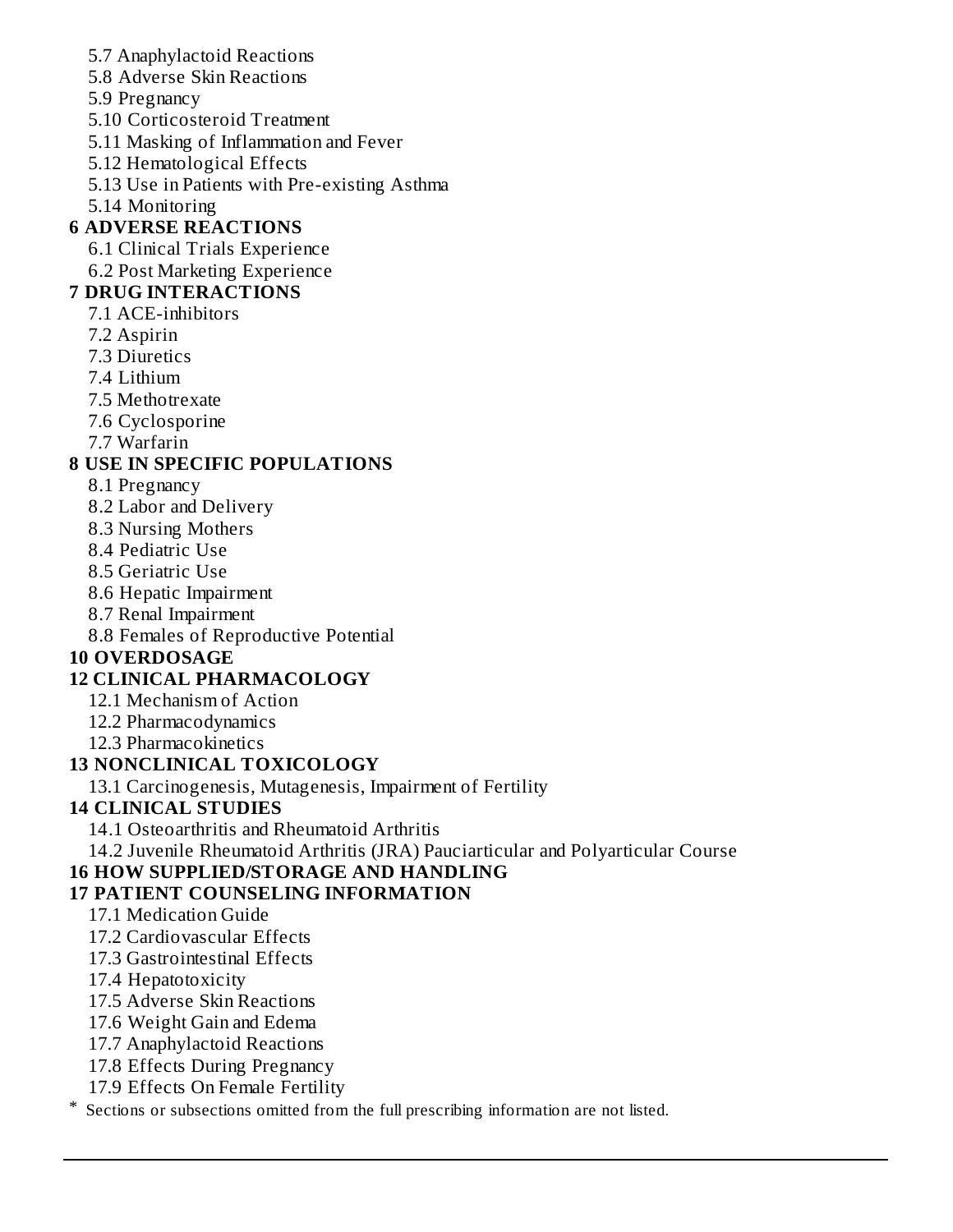#### **WARNING: RISK OF SERIOUS CARDIOVASCULAR and GASTROINTESTINAL EVENTS**

**Cardiovas cular Risk**

- **Nonsteroidal anti-inflammatory drugs (NSAIDs) may caus e an increas ed risk of s erious cardiovas cular (CV) thrombotic events, myocardial infarction, and stroke, which can be fatal. This risk may increas e with duration of us e. Patients with cardiovas cular dis eas e or risk factors for cardiovas cular dis eas e may be at greater risk [s ee Warnings and Precautions ( 5.1)].**
- **Meloxicam is contraindicated for the treatment of peri-operative pain in the s etting of coronary artery bypass graft (CABG) surgery [***see Contraindications ( 4.2) and Warnings and Precautions ( 5.1)* **].**

**Gastrointestinal Risk**

**NSAIDs caus e an increas ed risk of s erious gastrointestinal (GI) advers e reactions including bleeding, ulceration, and perforation of the stomach or intestines, which can be fatal. Thes e events can occur at any time during us e and without warning symptoms. Elderly patients are at greater risk for s erious gastrointestinal events [***see Warnings and Precautions ( 5.2)* **].**

#### **1 INDICATIONS AND USAGE**

#### **1.1 Osteoarthritis (OA)**

Meloxicam tablets, USP is indicated for relief of the signs and symptoms of osteoarthritis [ *see Clinical Studies ( 14.1)* ].

## **1.2 Rheumatoid Arthritis (RA)**

Meloxicam tablets, USP is indicated for relief of the signs and symptoms of rheumatoid arthritis [ *see Clinical Studies ( 14.1)* ].

## **1.3 Juvenile Rheumatoid Arthritis (JRA) Pauciarticular and Polyarticular Cours e**

Meloxicam tablets, USP is indicated for relief of the signs and symptoms of pauciarticular or polyarticular course Juvenile Rheumatoid Arthritis in patients 2 years of age and older [ *see Clinical Studies ( 14.2)* ].

# **2 DOSAGE AND ADMINISTRATION**

## **2.1 General Instructions**

Carefully consider the potential benefits and risks of meloxicam and other treatment options before deciding to use meloxicam. Use the lowest effective dose for the shortest duration consistent with individual patient treatment goals [ *see Warnings and Precautions ( 5.4)* ].

After observing the response to initial therapy with meloxicam, adjust the dose to suit an individual patient's needs.

In adults, the maximum recommended daily oral dose of meloxicam is 15 mg regardless of formulation. In patients with hemodialysis, a maximum daily dosage of 7.5 mg is recommended [ *see Warnings and Precautions ( 5.6), Use in Specific Populations ( 8.7), and Clinical Pharmacology ( 12.3)* ].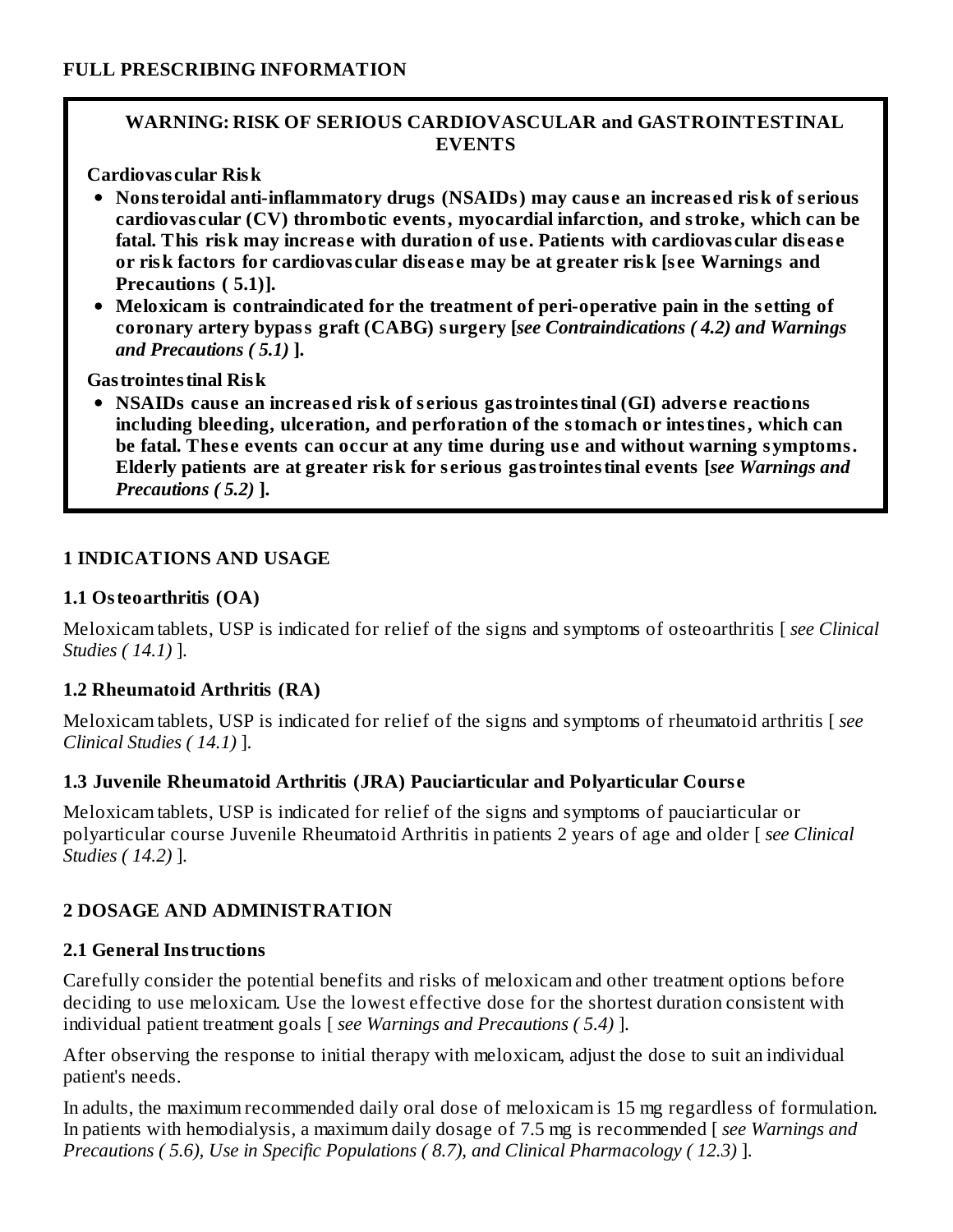Meloxicam may be taken without regard to timing of meals.

# **2.2 Osteoarthritis**

For the relief of the signs and symptoms of osteoarthritis the recommended starting and maintenance oral dose of meloxicam is 7.5 mg once daily. Some patients may receive additional benefit by increasing the dose to 15 mg once daily.

# **2.3 Rheumatoid Arthritis**

For the relief of the signs and symptoms of rheumatoid arthritis, the recommended starting and maintenance oral dose of meloxicam is 7.5 mg once daily. Some patients may receive additional benefit by increasing the dose to 15 mg once daily.

# **3 DOSAGE FORMS AND STRENGTHS**

Tablets:

- 7.5 mg: pastel yellow, round, biconvex, uncoated tablet containing meloxicam 7.5 mg. The 7.5 mg tablet is impressed with "5" mark on one side.
- 15 mg: pastel yellow, round, biconvex, uncoated tablet containing meloxicam 15 mg. The 15 mg tablet is impressed with "100" mark on one side.

# **4 CONTRAINDICATIONS**

# **4.1 Allergic Reactions**

Meloxicam is contraindicated in patients with known hypersensitivity (e.g., anaphylactoid reactions and serious skin reactions) to meloxicam.

Meloxicam should not be given to patients who have experienced asthma, urticaria, or allergic-type reactions after taking aspirin or other NSAIDs. Severe, rarely fatal, anaphylactic-like reactions to NSAIDs have been reported in such patients [ *see Warnings and Precautions ( 5.7, 5.13)* ].

# **4.2 Coronary Surgery**

Meloxicam is contraindicated for the treatment of peri-operative pain in the setting of coronary artery bypass graft (CABG) surgery [ *see Warnings and Precautions ( 5.1)* ].

# **5 WARNINGS AND PRECAUTIONS**

# **5.1 Cardiovas cular Thrombotic Events**

Clinical trials of several COX-2 selective and nonselective NSAIDs of up to three years' duration have shown an increased risk of serious cardiovascular (CV) thrombotic events, myocardial infarction, and stroke, which can be fatal. All NSAIDs, both COX-2 selective and nonselective, may have a similar risk. Patients with known CV disease or risk factors for CV disease may be at greater risk. To minimize the potential risk for an adverse CV event in patients treated with an NSAID, the lowest effective dose should be used for the shortest duration possible. Physicians and patients should remain alert for the development of such events, even in the absence of previous CV symptoms. Patients should be informed about the signs and/or symptoms of serious CV events and the steps to take if they occur.

Two large, controlled, clinical trials of a COX-2 selective NSAID for the treatment of pain in the first 10 to 14 days following CABG surgery found an increased incidence of myocardial infarction and stroke [ *see Contraindications ( 4.2)* ].

There is no consistent evidence that concurrent use of aspirin mitigates the increased risk of serious CV thrombotic events associated with NSAID use. The concurrent use of aspirin and an NSAID does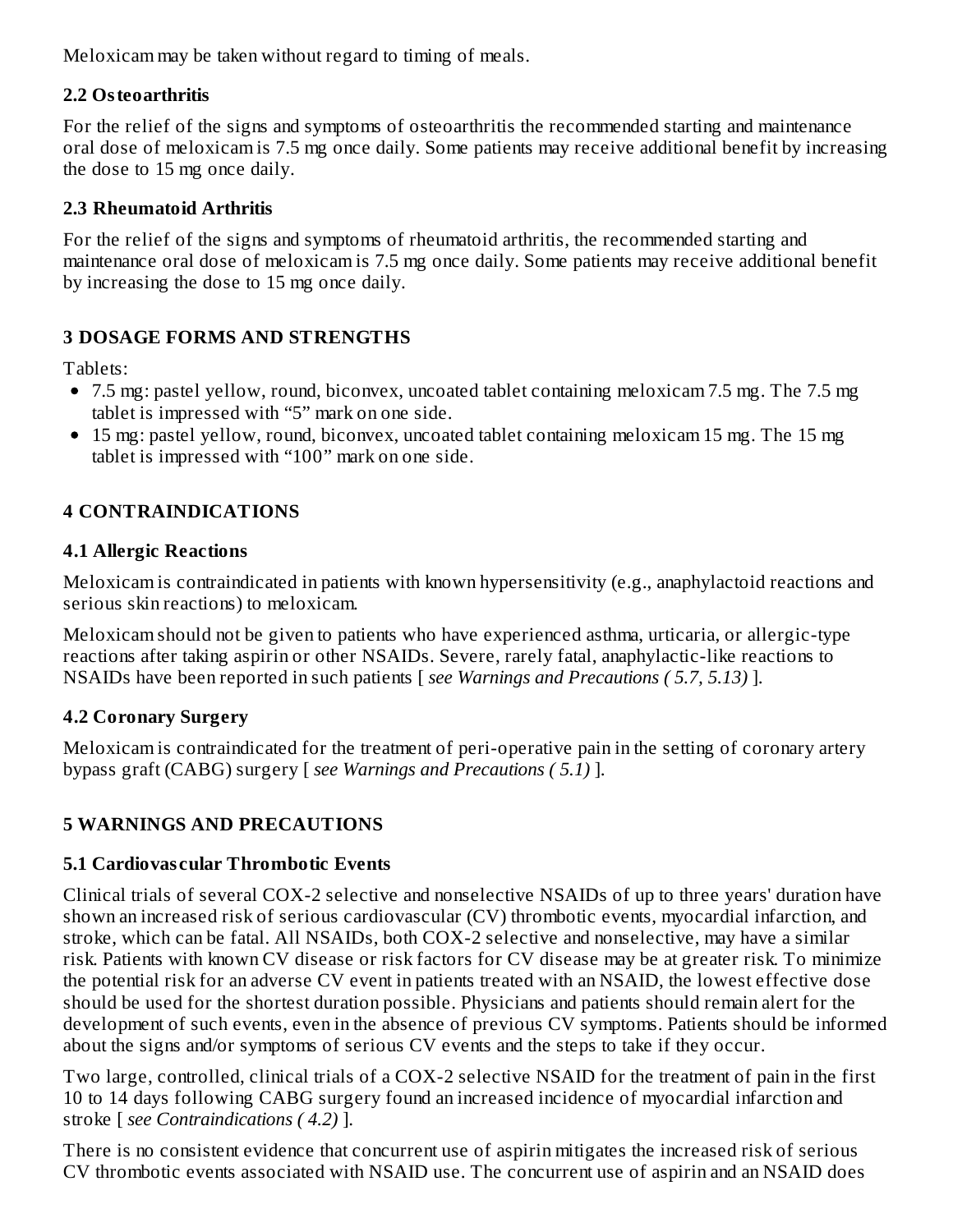increase the risk of serious GI events [ *see Warnings and Precautions ( 5.2)* ].

## **5.2 Gastrointestinal (GI) Effects - Risk of GI Ulceration, Bleeding, and Perforation**

NSAIDs, including meloxicam, can cause serious gastrointestinal (GI) adverse events including inflammation, bleeding, ulceration, and perforation of the stomach, small intestine, or large intestine, which can be fatal. These serious adverse events can occur at any time, with or without warning symptoms, in patients treated with NSAIDs. Only one in five patients who develop a serious upper GI adverse event on NSAID therapy is symptomatic. Upper GI ulcers, gross bleeding, or perforation caused by NSAIDs, occur in approximately 1% of patients treated for 3 to 6 months, and in about 2 to 4% of patients treated for one year. These trends continue with longer duration of use, increasing the likelihood of developing a serious GI event at some time during the course of therapy. However, even short-term therapy is not without risk.

Prescribe NSAIDs, including meloxicam, with extreme caution in those with a prior history of ulcer disease or gastrointestinal bleeding. Patients with a prior history of peptic ulcer disease and/or gastrointestinal bleeding who use NSAIDs have a greater than 10-fold increased risk for developing a GI bleed compared to patients with neither of these risk factors. Other factors that increase the risk for GI bleeding in patients treated with NSAIDs include concomitant use of oral corticosteroids or anticoagulants, longer duration of NSAID therapy, smoking, use of alcohol, older age, and poor general health status. Most spontaneous reports of fatal GI events are in elderly or debilitated patients and therefore, special care should be taken in treating this population.

To minimize the potential risk for an adverse GI event in patients treated with an NSAID, use the lowest effective dose for the shortest possible duration. Patients and physicians should remain alert for signs and symptoms of GI ulceration and bleeding during meloxicam therapy and promptly initiate additional evaluation and treatment if a serious GI adverse event is suspected. This should include discontinuation of meloxicam until a serious GI adverse event is ruled out. For high-risk patients, consider alternate therapies that do not involve NSAIDs.

## **5.3 Hepatic Effects**

Borderline elevations of one or more liver tests may occur in up to 15% of patients taking NSAIDs including meloxicam. These laboratory abnormalities may progress, may remain unchanged, or may be transient with continuing therapy. Notable elevations of ALT or AST (approximately three or more times the upper limit of normal) have been reported in approximately 1% of patients in clinical trials with NSAIDs. In addition, rare cases of severe hepatic reactions, including jaundice and fatal fulminant hepatitis, liver necrosis and hepatic failure, some of them with fatal outcomes have been reported [ *see Adverse Reactions ( 6.1)* ].

A patient with symptoms and/or signs suggesting liver dysfunction, or in whom an abnormal liver test has occurred, should be evaluated for evidence of the development of a more severe hepatic reaction while on therapy with meloxicam. If clinical signs and symptoms consistent with liver disease develop, or if systemic manifestations occur (e.g., eosinophilia, rash, etc.), discontinue meloxicam [ *see Use in Specific Populations ( 8.6) and Clinical Pharmacology ( 12.3)* ].

#### **5.4 Hypertension**

NSAIDs, including meloxicam, can lead to onset of new hypertension or worsening of pre-existing hypertension, either of which may contribute to the increased incidence of CV events. NSAIDs, including meloxicam, should be used with caution in patients with hypertension. Blood pressure (BP) should be monitored closely during the initiation of NSAID treatment and throughout the course of therapy.

Patients taking ACE inhibitors, thiazides, or loop diuretics may have impaired response to these therapies when taking NSAIDs.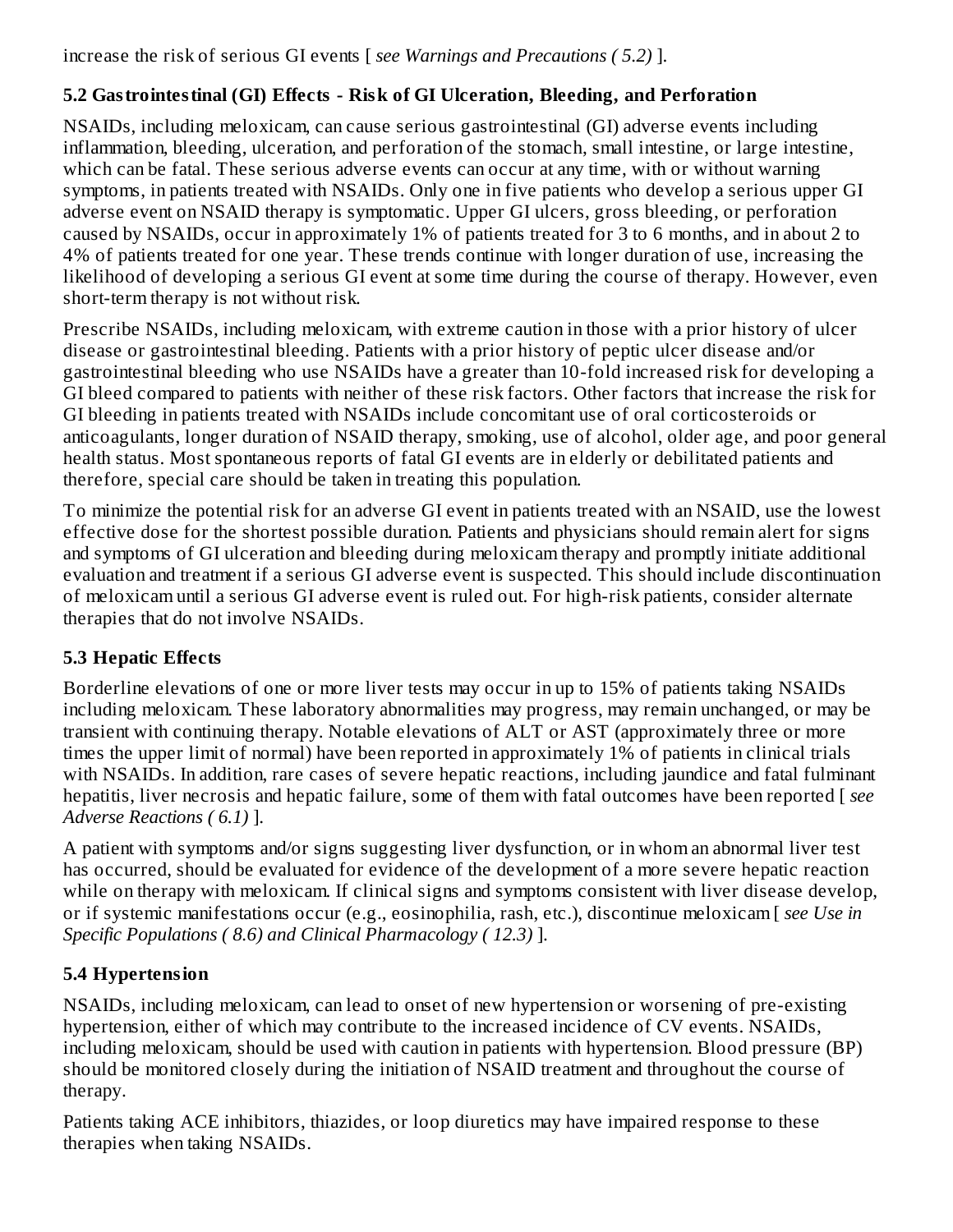#### **5.5 Congestive Heart Failure and Edema**

Fluid retention and edema have been observed in some patients taking NSAIDs. Use meloxicam with caution in patients with fluid retention, hypertension, or heart failure.

#### **5.6 Renal Effects**

Long-term administration of NSAIDs, including meloxicam, can result in renal papillary necrosis, renal insufficiency, acute renal failure, and other renal injury. Renal toxicity has also been seen in patients in whom renal prostaglandins have a compensatory role in the maintenance of renal perfusion. In these patients, administration of a nonsteroidal anti-inflammatory drug may cause a dose-dependent reduction in prostaglandin formation and, secondarily, in renal blood flow, which may precipitate overt renal decompensation. Patients at greatest risk of this reaction are those with impaired renal function, heart failure, liver dysfunction, those taking diuretics, ACE-inhibitors, and angiotensin II receptor antagonists, and the elderly. Discontinuation of NSAID therapy is usually followed by recovery to the pretreatment state.

A pharmacokinetic study in patients with mild and moderate renal impairment revealed that no dosage adjustments in these patient populations are required. Patients with severe renal impairment have not been studied. The use of meloxicam in patients with severe renal impairment with CrCl less than 20 mL/min is not recommended. A study performed in patients on hemodialysis revealed that although overall C  $_{\rm max}$  was diminished in this population, the proportion of free drug not bound to plasma was increased. Therefore it is recommended that meloxicam dosage in this population not exceed 7.5 mg per day. Closely monitor the renal function of patients with impaired renal function who are taking meloxicam [ *see Dosage and Administration ( 2.1), Use in Specific Populations ( 8.7), and Clinical Pharmacology ( 12.3)* ].

Use caution when initiating treatment with meloxicam in patients with considerable dehydration. It is advisable to rehydrate patients first and then start therapy with meloxicam. Caution is also recommended in patients with pre-existing kidney disease.

The extent to which metabolites may accumulate in patients with renal impairment has not been studied with meloxicam. Because some meloxicam metabolites are excreted by the kidney, monitor patients with significant renal impairment closely.

## **5.7 Anaphylactoid Reactions**

As with other NSAIDs, anaphylactoid reactions have occurred in patients without known prior exposure to meloxicam. Meloxicam should not be given to patients with the aspirin triad. This symptom complex typically occurs in asthmatic patients who experience rhinitis with or without nasal polyps, or who exhibit severe, potentially fatal bronchospasm after taking aspirin or other NSAIDs [ *see Contraindications ( 4.1) and Warnings and Precautions ( 5.12)* ]. Seek emergency help in cases where an anaphylactoid reaction occurs.

## **5.8 Advers e Skin Reactions**

NSAIDs, including meloxicam, can cause serious skin adverse events such as exfoliative dermatitis, Stevens-Johnson Syndrome (SJS), and toxic epidermal necrolysis (TEN), which can be fatal. These serious events may occur without warning. Inform patients about the signs and symptoms of serious skin manifestations and discontinue use of the drug at the first appearance of skin rash or any other sign of hypersensitivity.

#### **5.9 Pregnancy**

Starting at 30 weeks gestation, avoid the use of meloxicam because it may cause premature closure of the ductus arteriosus [ *see Use in Specific Populations ( 8.1) and Patient Counseling Information ( 17.8)* ].

## **5.10 Corticosteroid Treatment**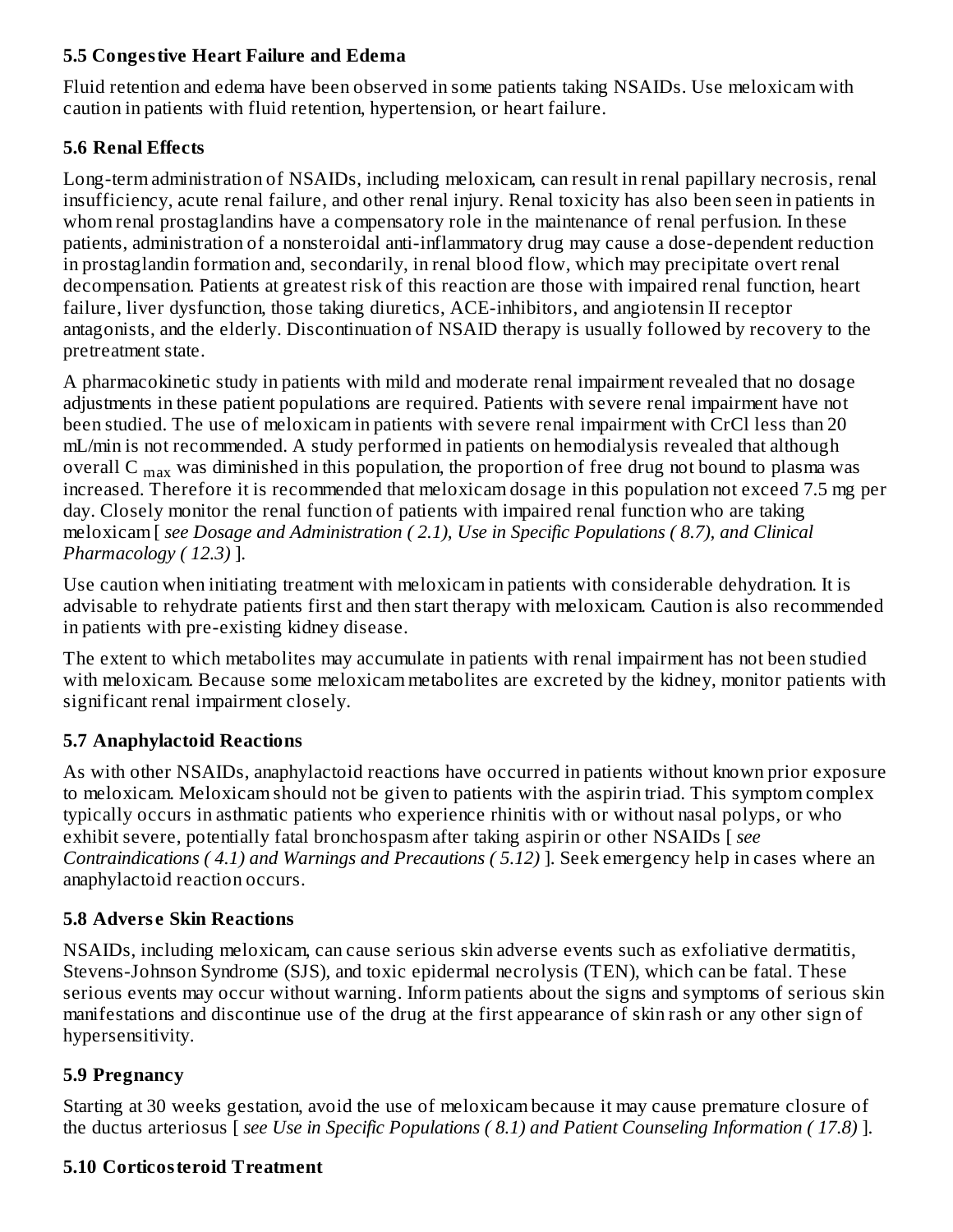Meloxicam cannot be expected to substitute for corticosteroids or to treat corticosteroid insufficiency. Abrupt discontinuation of corticosteroids may lead to disease exacerbation. Slowly taper patients on prolonged corticosteroid therapy if a decision is made to discontinue corticosteroids.

## **5.11 Masking of Inflammation and Fever**

The pharmacological activity of meloxicam in reducing fever and inflammation may diminish the utility of these diagnostic signs in detecting complications of presumed noninfectious, painful conditions.

#### **5.12 Hematological Effects**

Anemia may occur in patients receiving NSAIDs, including meloxicam. This may be due to fluid retention, occult or gross GI blood loss, or an incompletely described effect upon erythropoiesis. Patients on long-term treatment with NSAIDs, including meloxicam, should have their hemoglobin or hematocrit checked if they exhibit any signs or symptoms of anemia.

NSAIDs inhibit platelet aggregation and have been shown to prolong bleeding time in some patients. Unlike aspirin, their effect on platelet function is quantitatively less, of shorter duration, and reversible. Carefully monitor patients treated with meloxicam who may be adversely affected by alterations in platelet function, such as those with coagulation disorders or patients receiving anticoagulants.

#### **5.13 Us e in Patients with Pre-existing Asthma**

Patients with asthma may have aspirin-sensitive asthma. The use of aspirin in patients with aspirinsensitive asthma has been associated with severe bronchospasm, which can be fatal. Since cross reactivity, including bronchospasm, between aspirin and other NSAIDs has been reported in such aspirin-sensitive patients, meloxicam should not be administered to patients with this form of aspirin sensitivity and should be used with caution in patients with pre-existing asthma.

#### **5.14 Monitoring**

Because serious GI tract ulcerations and bleeding can occur without warning symptoms, physicians should monitor for signs or symptoms of GI bleeding. Patients on long-term treatment with NSAIDs should have their CBC and a chemistry profile checked periodically. If clinical signs and symptoms consistent with liver or renal disease develop, systemic manifestations occur (e.g., eosinophilia, rash, etc.) or if abnormal liver tests persist or worsen, meloxicam should be discontinued.

## **6 ADVERSE REACTIONS**

Because clinical trials are conducted under widely varying conditions, adverse reaction rates observed in the clinical trials of a drug cannot be directly compared to rates in the clinical trials of another drug and may not reflect the rates observed in practice.

The following serious adverse reactions are discussed elsewhere in the labeling:

- Cardiovascular thrombotic events [ *see Boxed Warning and Warnings and Precautions ( 5.1)]*
- Gastrointestinal effects risk of GI ulceration, bleeding, and perforation [ *see Boxed Warning and Warnings and Precautions ( 5.2)* ]
- Hepatic effects *[see Warnings and Precautions ( 5.3)]*
- Hypertension *[see Warnings and Precautions ( 5.4)]*
- Congestive heart failure and edema *[see Warnings and Precautions ( 5.5)]*
- Renal effects *[see Warnings and Precautions ( 5.6)]*
- Anaphylactoid reactions [ *see Warnings and Precautions ( 5.7)]*
- Adverse skin reactions *[see Warnings and Precautions ( 5.8)]*

## **6.1 Clinical Trials Experience**

*Adults*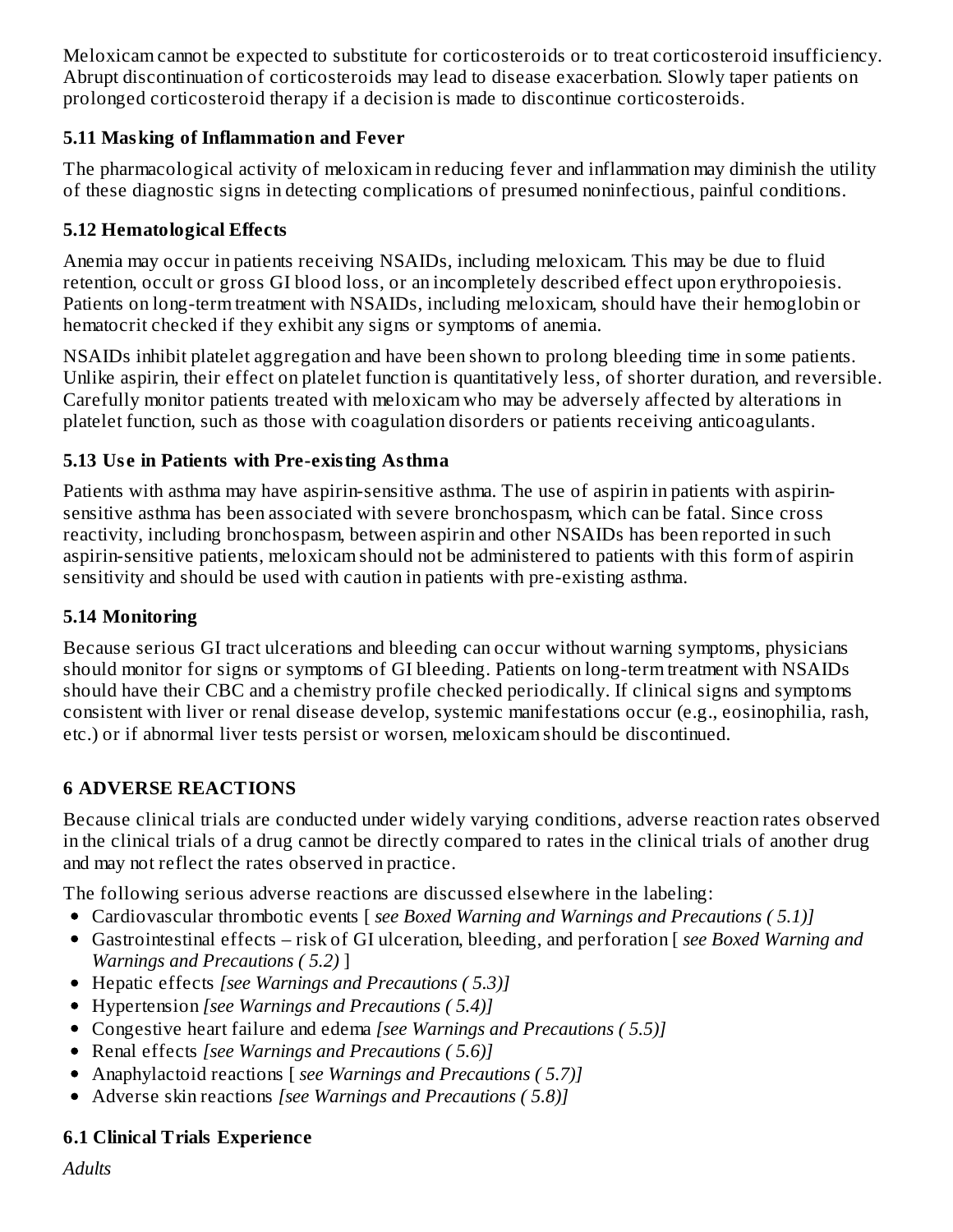#### Osteoarthritis and Rheumatoid Arthritis

The meloxicam Phase 2/3 clinical trial database includes 10,122 OA patients and 1012 RA patients treated with meloxicam 7.5 mg/day, 3505 OA patients and 1351 RA patients treated with meloxicam 15 mg/day. Meloxicam at these doses was administered to 661 patients for at least 6 months and to 312 patients for at least one year. Approximately 10,500 of these patients were treated in ten placebo- and/or active-controlled osteoarthritis trials and 2363 of these patients were treated in ten placebo- and/or active-controlled rheumatoid arthritis trials. Gastrointestinal (GI) adverse events were the most frequently reported adverse events in all treatment groups across meloxicam trials.

A 12-week multicenter, double-blind, randomized trial was conducted in patients with osteoarthritis of the knee or hip to compare the efficacy and safety of meloxicam with placebo and with an active control. Two 12-week multicenter, double-blind, randomized trials were conducted in patients with rheumatoid arthritis to compare the efficacy and safety of meloxicam with placebo.

Table 1a depicts adverse events that occurred in ≥2% of the meloxicam treatment groups in a 12-week placebo- and active-controlled osteoarthritis trial.

Table 1b depicts adverse events that occurred in ≥2% of the meloxicam treatment groups in two 12 week placebo- controlled rheumatoid arthritis trials.

|                                          | <b>Placebo</b> | <b>Meloxicam</b> | <b>Meloxicam</b> | <b>Diclofenac</b> |
|------------------------------------------|----------------|------------------|------------------|-------------------|
|                                          |                | 7.5 mg daily     | 15 mg daily      | 100 mg daily      |
| <b>No. of Patients</b>                   | 157            | 154              | 156              | 153               |
| <b>Gas trointes tinal</b>                | 17.2           | 20.1             | 17.3             | 28.1              |
| Abdominal Pain                           | 2.5            | 1.9              | 2.6              | 1.3               |
| Diarrhea                                 | 3.8            | 7.8              | 3.2              | 9.2               |
| Dyspepsia                                | 4.5            | 4.5              | 4.5              | 6.5               |
| Flatulence                               | 4.5            | 3.2              | 3.2              | 3.9               |
| Nausea                                   | 3.2            | 3.9              | 3.8              | 7.2               |
| <b>Body as a Whole</b>                   |                |                  |                  |                   |
| <b>Accident Household</b>                | 1.9            | 4.5              | 3.2              | 2.6               |
| Edema $1$                                | 2.5            | 1.9              | 4.5              | 3.3               |
| Fall                                     | 0.6            | 2.6              | 0.0              | 1.3               |
| Influenza-Like Symptoms                  | 5.1            | 4.5              | 5.8              | 2.6               |
| <b>Central and Peripheral Nervous</b>    |                |                  |                  |                   |
| <b>System</b>                            |                |                  |                  |                   |
| <b>Dizziness</b>                         | 3.2            | 2.6              | 3.8              | 2.0               |
| Headache                                 | 10.2           | 7.8              | 8.3              | 5.9               |
| <b>Respiratory</b>                       |                |                  |                  |                   |
| Pharyngitis                              | 1.3            | 0.6              | 3.2              | 1.3               |
| <b>Upper Respiratory Tract Infection</b> | 1.9            | 3.2              | 1.9              | 3.3               |
| <b>Skin</b>                              |                |                  |                  |                   |
| Rash <sup>2</sup>                        | 2.5            | 2.6              | 0.6              | 2.0               |

**Table 1a Advers e Events (%) Occurring in ≥2% of Meloxicam Patients in a 12-Week Osteoarthritis Placebo- and Active-Controlled Trial**

 $1$  WHO preferred terms edema, edema dependent, edema peripheral and edema legs combined <sup>2</sup> WHO preferred terms rash, rash erythematous and rash maculo-papular combined

#### **Table 1b Advers e Events (%) Occurring in ≥2% of Meloxicam Patients in two 12-Week Rheumatoid Arthritis Placebo-Controlled Trials**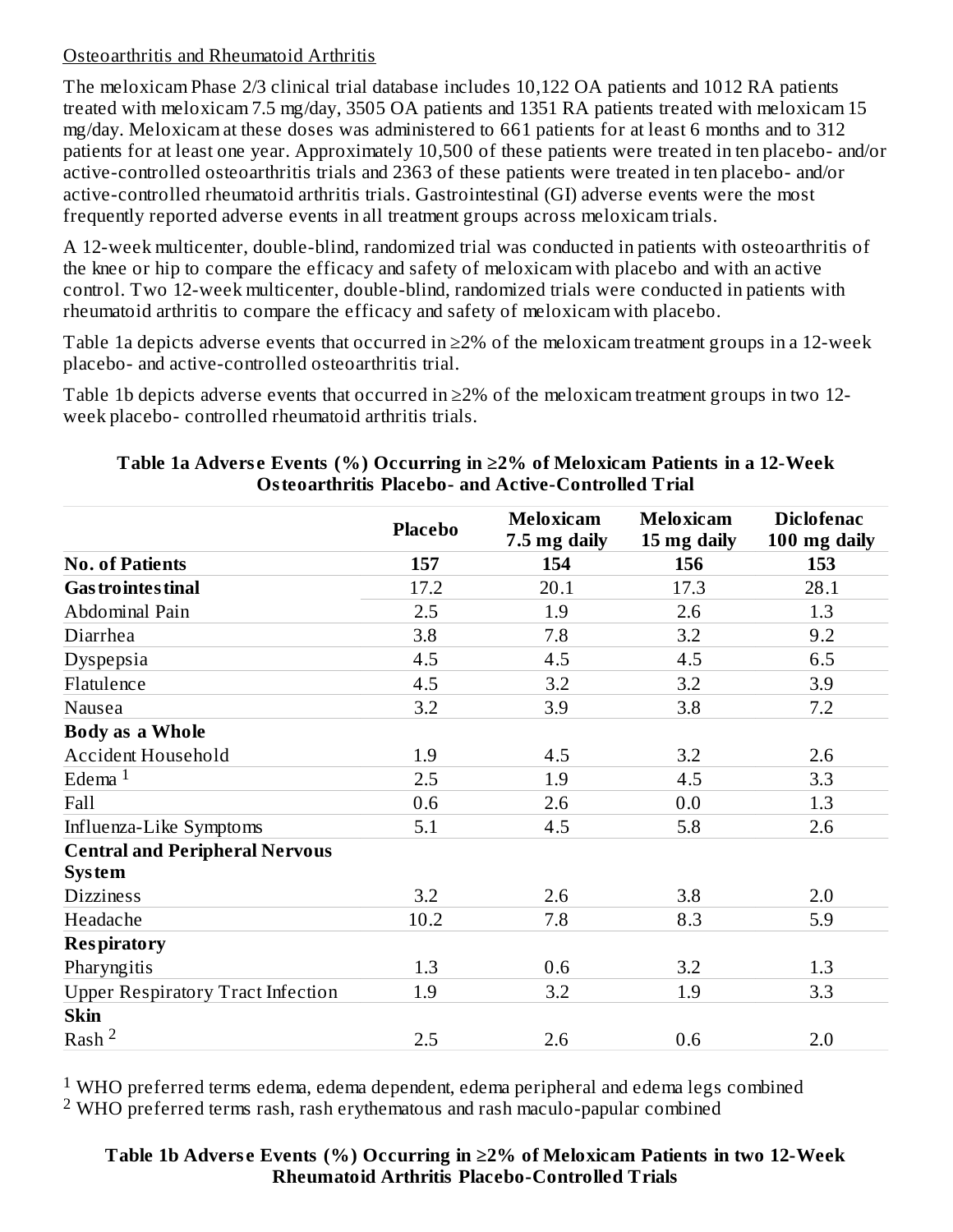|                                                                   | <b>Placebo</b> | <b>Meloxicam</b> | Meloxicam        |
|-------------------------------------------------------------------|----------------|------------------|------------------|
|                                                                   |                | 7.5 mg daily     | 15 <sub>mg</sub> |
| <b>No. of Patients</b>                                            | 469            | 481              | 477              |
| <b>Gas trointes tinal Disorders</b>                               | 14.1           | 18.9             | 16.8             |
| Abdominal Pain NOS <sup>2</sup>                                   | 0.6            | 2.9              | 2.3              |
| Dyspeptic signs and symptoms $1$                                  | 3.8            | 5.8              | 4.0              |
| Nausea <sup>2</sup>                                               | 2.6            | 3.3              | 3.8              |
| <b>General Disorders and Administration Site Conditions</b>       |                |                  |                  |
| Influenza like illness $2$                                        | 2.1            | 2.9              | 2.3              |
| <b>Infection and Infestations</b>                                 |                |                  |                  |
| Upper respiratory tract infections-pathogen class unspecified $1$ | 4.1            | 7.0              | 6.5              |
| <b>Musculoskeletal and Connective Tissue Disorders</b>            |                |                  |                  |
| Joint related signs and symptoms $1$                              | 1.9            | 1.5              | 2.3              |
| <b>Nervous System Disorders</b>                                   |                |                  |                  |
| Headaches NOS <sup>2</sup>                                        | 6.4            | 6.4              | 5.5              |
| <b>Skin and Subcutaneous Tissue Disorders</b>                     |                |                  |                  |
| Rash NOS <sup>2</sup>                                             | 1.7            | 1.0              | 2.1              |

<sup>1</sup> MedDRA high level term (preferred terms): dyspeptic signs and symptoms (dyspepsia, dyspepsia aggravated, eructation, gastrointestinal irritation), upper respiratory tract infections-pathogen unspecified (laryngitis NOS, pharyngitis NOS, sinusitis NOS), joint related signs and symptoms (arthralgia, arthralgia aggravated, joint crepitation, joint effusion, joint swelling)

 $2$  MedDRA preferred term: nausea, abdominal pain NOS, influenza-like illness, headaches NOS, and rash NOS

The adverse events that occurred with meloxicam in  $\geq$ 2% of patients treated short-term (4 to 6 weeks) and long-term (6 months) in active-controlled osteoarthritis trials are presented in Table 2.

|                           |                                  | <b>4 to 6 Weeks Controlled</b><br><b>Trials</b> |                                              | <b>6 month Controlled</b><br><b>Trials</b> |  |
|---------------------------|----------------------------------|-------------------------------------------------|----------------------------------------------|--------------------------------------------|--|
|                           | <b>Meloxicam</b><br>7.5 mg daily | <b>Meloxicam</b><br>15 mg daily                 | <b>Meloxicam</b><br>7.5 mg daily 15 mg daily | <b>Meloxicam</b>                           |  |
| <b>No. of Patients</b>    | 8955                             | 256                                             | 169                                          | 306                                        |  |
| <b>Gas trointes tinal</b> | 11.8                             | 18.0                                            | 26.6                                         | 24.2                                       |  |
| Abdominal Pain            | 2.7                              | 2.3                                             | 4.7                                          | 2.9                                        |  |
| Constipation              | 0.8                              | 1.2                                             | 1.8                                          | 2.6                                        |  |
| Diarrhea                  | 1.9                              | 2.7                                             | 5.9                                          | 2.6                                        |  |
| Dyspepsia                 | 3.8                              | 7.4                                             | 8.9                                          | 9.5                                        |  |
| Flatulence                | 0.5                              | 0.4                                             | 3.0                                          | 2.6                                        |  |
| Nausea                    | 2.4                              | 4.7                                             | 4.7                                          | 7.2                                        |  |
| Vomiting                  | 0.6                              | 0.8                                             | 1.8                                          | 2.6                                        |  |
| <b>Body as a Whole</b>    |                                  |                                                 |                                              |                                            |  |
| <b>Accident Household</b> | 0.0                              | 0.0                                             | 0.6                                          | 2.9                                        |  |
| Edema $1$                 | 0.6                              | 2.0                                             | 2.4                                          | 1.6                                        |  |
| Pain                      | 0.9                              | 2.0                                             | 3.6                                          | 5.2                                        |  |
| ._                        |                                  |                                                 |                                              |                                            |  |

#### **Table 2 Advers e Events (%) Occurring in ≥2% of Meloxicam Patients in 4 to 6 Weeks and 6 Month Active-Controlled Osteoarthritis Trials**

**Central and Peripheral Nervous**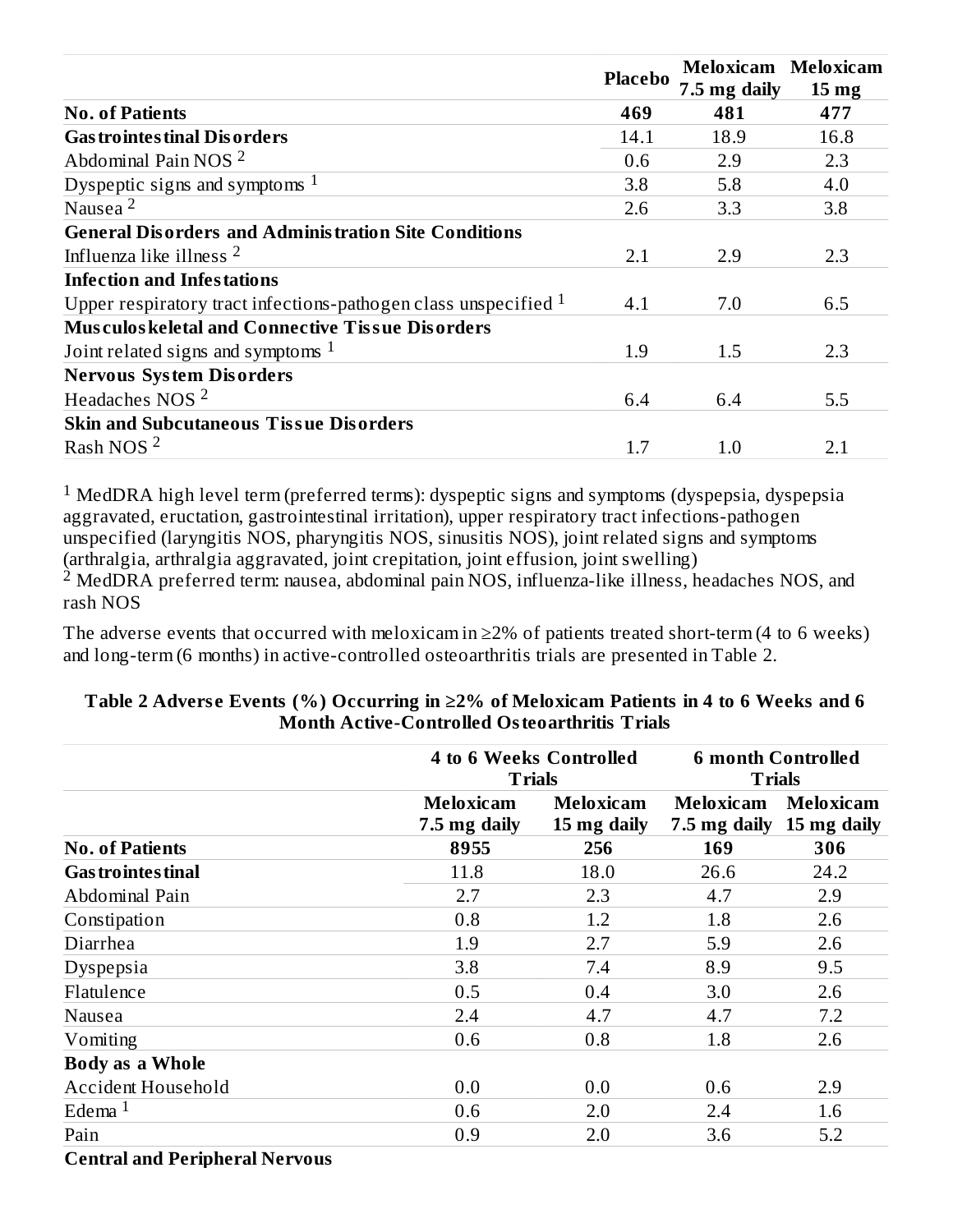| <b>System</b>                            |     |     |     |     |
|------------------------------------------|-----|-----|-----|-----|
| <b>Dizziness</b>                         | 1.1 | 1.6 | 2.4 | 2.6 |
| Headache                                 | 2.4 | 2.7 | 3.6 | 2.6 |
| Hematologic                              |     |     |     |     |
| Anemia                                   | 0.1 | 0.0 | 4.1 | 2.9 |
| Mus culos keletal                        |     |     |     |     |
| Arthralgia                               | 0.5 | 0.0 | 5.3 | 1.3 |
| <b>Back Pain</b>                         | 0.5 | 0.4 | 3.0 | 0.7 |
| <b>Psychiatric</b>                       |     |     |     |     |
| Insomnia                                 | 0.4 | 0.0 | 3.6 | 1.6 |
| <b>Respiratory</b>                       |     |     |     |     |
| Coughing                                 | 0.2 | 0.8 | 2.4 | 1.0 |
| <b>Upper Respiratory Tract Infection</b> | 0.2 | 0.0 | 8.3 | 7.5 |
| <b>Skin</b>                              |     |     |     |     |
| Pruritus                                 | 0.4 | 1.2 | 2.4 | 0.0 |
| Rash <sup>2</sup>                        | 0.3 | 1.2 | 3.0 | 1.3 |
| <b>Urinary</b>                           |     |     |     |     |
| Micturition Frequency                    | 0.1 | 0.4 | 2.4 | 1.3 |
| <b>Urinary Tract Infection</b>           | 0.3 | 0.4 | 4.7 | 6.9 |

 $1$  WHO preferred terms edema, edema dependent, edema peripheral and edema legs combined <sup>2</sup> WHO preferred terms rash, rash erythematous and rash maculo-papular combined

Higher doses of meloxicam (22.5 mg and greater) have been associated with an increased risk of serious GI events; therefore the daily dose of meloxicam should not exceed 15 mg.

#### *Pediatrics*

#### Pauciarticular and Polyarticular Course Juvenile Rheumatoid Arthritis (JRA)

Three hundred and eighty-seven patients with pauciarticular and polyarticular course JRA were exposed to meloxicam with doses ranging from 0.125 to 0.375 mg/kg per day in three clinical trials. These studies consisted of two 12-week multicenter, double-blind, randomized trials (one with a 12 week open-label extension and one with a 40-week extension) and one 1-year open-label PK study. The adverse events observed in these pediatric studies with meloxicam were similar in nature to the adult clinical trial experience, although there were differences in frequency. In particular, the following most common adverse events, abdominal pain, vomiting, diarrhea, headache, and pyrexia, were more common in the pediatric than in the adult trials. Rash was reported in seven (<2%) patients receiving meloxicam. No unexpected adverse events were identified during the course of the trials. The adverse events did not demonstrate an age or gender-specific subgroup effect.

The following is a list of adverse drug reactions occurring in < 2% of patients receiving meloxicam in clinical trials involving approximately 16,200 patients.

| <b>Body as a Whole</b>                                 | allergic reaction, face edema, fatigue, fever, hot flushes, malaise,<br>syncope, |
|--------------------------------------------------------|----------------------------------------------------------------------------------|
|                                                        | weight decrease, weight increase                                                 |
|                                                        | angina pectoris, cardiac failure, hypertension, hypotension,                     |
| Cardiovas cular                                        | myocardial                                                                       |
|                                                        | infarction, vasculitis                                                           |
| <b>Central and Peripheral Nervous</b><br><b>System</b> | convulsions, paresthesia, tremor, vertigo                                        |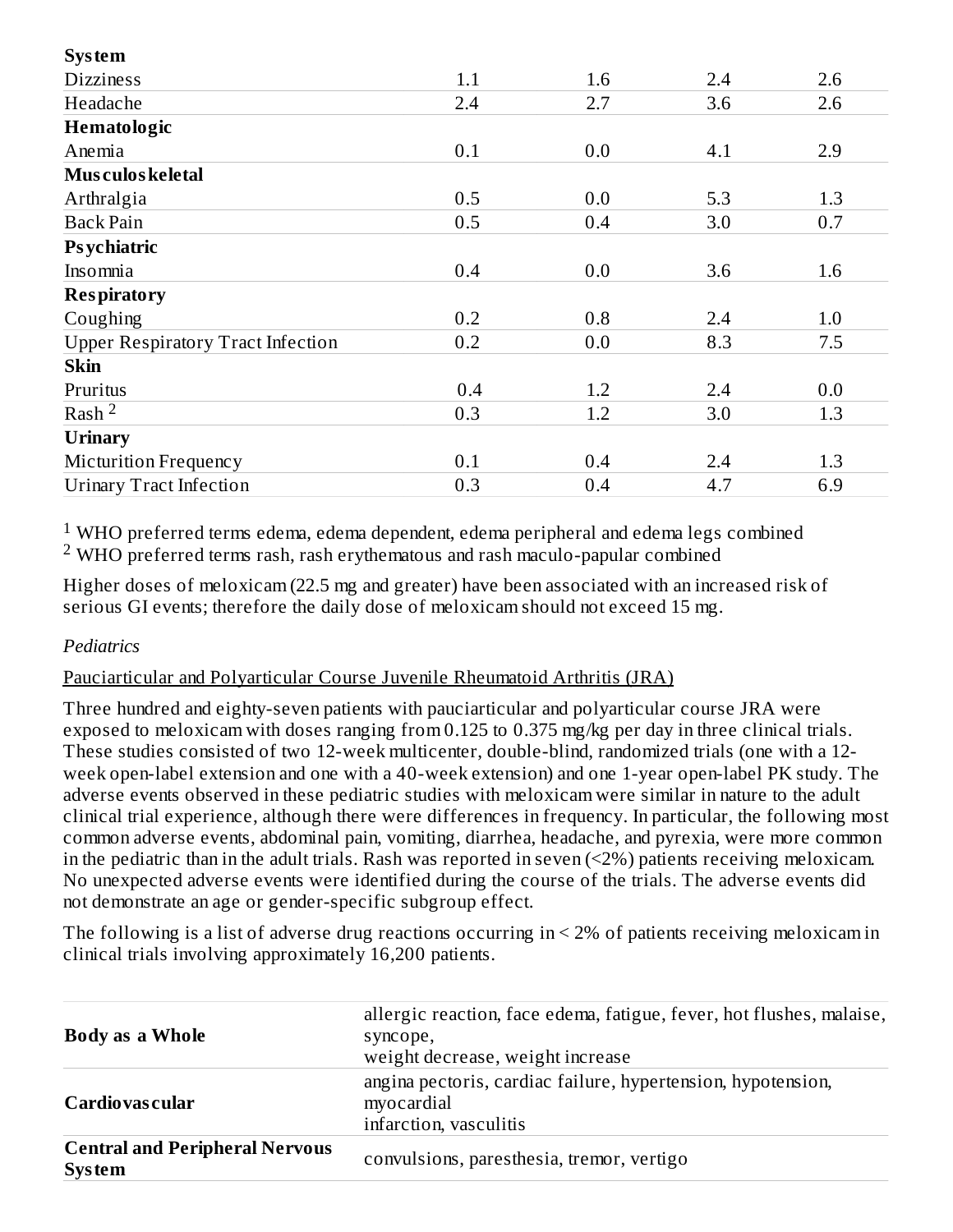| <b>Gas trointes tinal</b>        | colitis, dry mouth, duodenal ulcer, eructation, esophagitis, gastric<br>ulcer,<br>gastritis, gastroesophageal reflux, gastrointestinal hemorrhage,<br>hematemesis, hemorrhagic duodenal ulcer, hemorrhagic gastric<br>ulcer,<br>intestinal perforation, melena, pancreatitis, perforated duodenal<br>ulcer,<br>perforated gastric ulcer, stomatitis ulcerative |
|----------------------------------|----------------------------------------------------------------------------------------------------------------------------------------------------------------------------------------------------------------------------------------------------------------------------------------------------------------------------------------------------------------|
| <b>Heart Rate and Rhythm</b>     | arrhythmia, palpitation, tachycardia                                                                                                                                                                                                                                                                                                                           |
| Hematologic                      | leukopenia, purpura, thrombocytopenia                                                                                                                                                                                                                                                                                                                          |
| <b>Liver and Biliary System</b>  | ALT increased, AST increased, bilirubinemia, GGT increased,<br>hepatitis                                                                                                                                                                                                                                                                                       |
| <b>Metabolic and Nutritional</b> | dehydration                                                                                                                                                                                                                                                                                                                                                    |
| <b>Psychiatric</b>               | abnormal dreaming, anxiety, appetite increased, confusion,<br>depression,<br>nervousness, sommolence                                                                                                                                                                                                                                                           |
| <b>Respiratory</b>               | asthma, bronchospasm, dyspnea                                                                                                                                                                                                                                                                                                                                  |
| <b>Skin and Appendages</b>       | alopecia, angioedema, bullous eruption, photosensitivity reaction,<br>pruritus,<br>sweating increased, urticaria                                                                                                                                                                                                                                               |
| <b>Special Senses</b>            | abnormal vision, conjunctivitis, taste perversion, tinnitus                                                                                                                                                                                                                                                                                                    |
| <b>Urinary System</b>            | albuminuria, BUN increased, creatinine increased, hematuria,<br>renal failure                                                                                                                                                                                                                                                                                  |

#### **6.2 Post Marketing Experience**

The following adverse reactions have been identified during post approval use of meloxicam. Because these reactions are reported voluntarily from a population of uncertain size, it is not always possible to reliably estimate their frequency or establish a causal relationship to drug exposure. Decisions about whether to include an adverse event from spontaneous reports in labeling are typically based on one or more of the following factors: (1) seriousness of the event, (2) number of reports, or (3) strength of causal relationship to the drug. Adverse reactions reported in worldwide post marketing experience or the literature include: acute urinary retention; agranulocytosis; alterations in mood (such as mood elevation); anaphylactoid reactions including shock; erythema multiforme; exfoliative dermatitis; interstitial nephritis; jaundice; liver failure; Stevens-Johnson syndrome, and toxic epidermal necrolysis.

#### **7 DRUG INTERACTIONS**

See also Clinical Pharmacology ( 12.3).

#### **7.1 ACE-inhibitors**

NSAIDs may diminish the antihypertensive effect of ACE-inhibitors. This interaction should be given consideration in patients taking meloxicam concomitantly with ACE-inhibitors.

## **7.2 Aspirin**

When meloxicam is administered with aspirin (1000 mg three times daily) to healthy volunteers, an increase the AUC (10%) and C  $_{\rm max}$  (24%) of meloxicam was noted. The clinical significance of this interaction is not known; however, as with other NSAIDs concomitant administration of meloxicam and aspirin is not generally recommended because of the potential for increased adverse effects.

Concomitant administration of low-dose aspirin with meloxicam may result in an increased rate of GI ulceration or other complications, compared to use of meloxicam alone. Meloxicam is not a substitute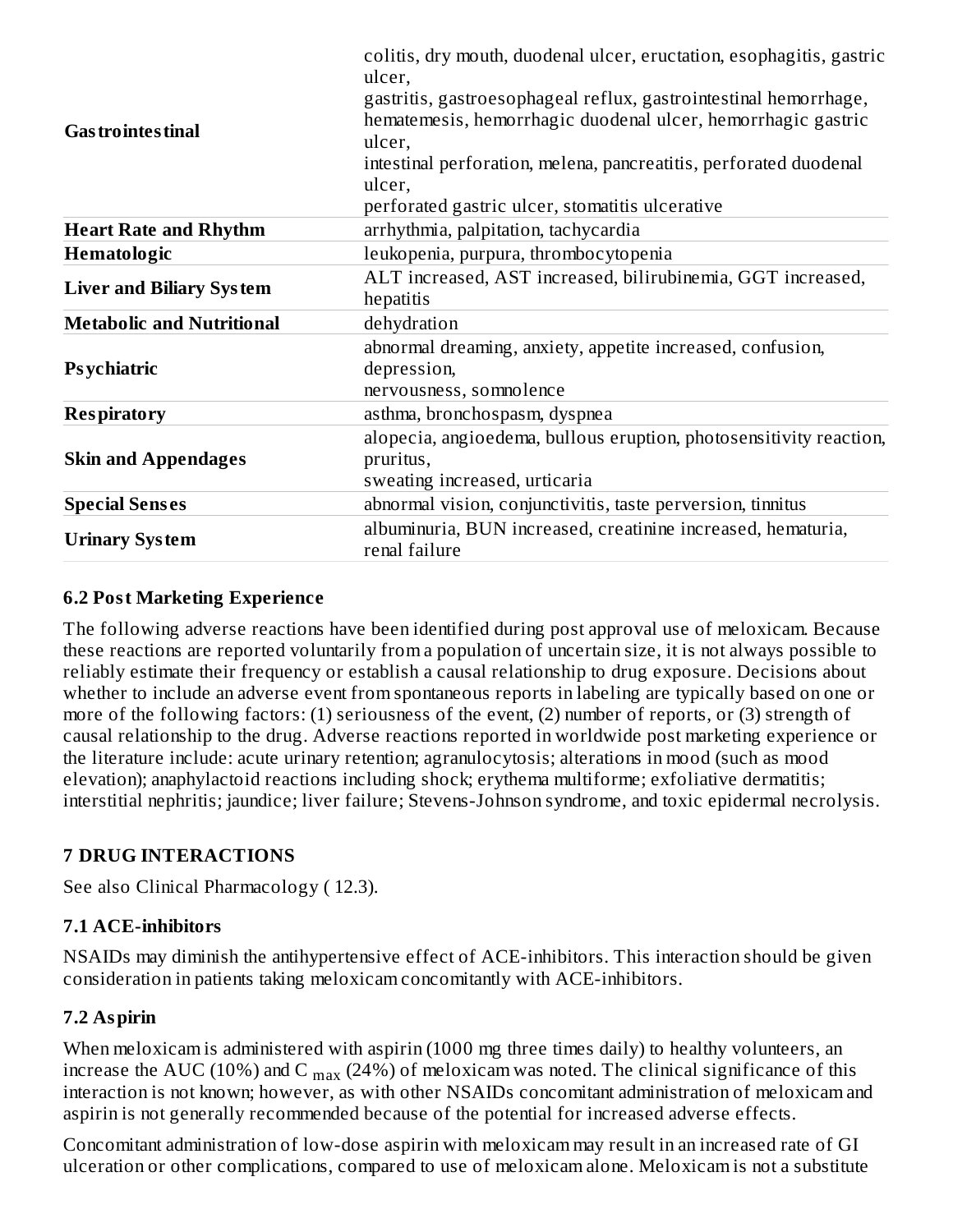for aspirin for cardiovascular prophylaxis.

## **7.3 Diuretics**

Clinical studies, as well as post marketing observations, have shown that NSAIDs can reduce the natriuretic effect of furosemide and thiazides in some patients. This response has been attributed to inhibition of renal prostaglandin synthesis. However, studies with furosemide agents and meloxicam have not demonstrated a reduction in natriuretic effect. Furosemide single and multiple dose pharmacodynamics and pharmacokinetics are not affected by multiple doses of meloxicam. Nevertheless, during concomitant therapy with meloxicam, patients should be observed closely for signs of renal failure [ *see Warnings and Precautions ( 5.6)* ], as well as to ensure diuretic efficacy.

## **7.4 Lithium**

In a study conducted in healthy subjects, mean pre-dose lithium concentration and AUC were increased by 21% in subjects receiving lithium doses ranging from 804 to 1072 mg twice daily with meloxicam 15 mg every day as compared to subjects receiving lithium alone. These effects have been attributed to inhibition of renal prostaglandin synthesis by meloxicam. Closely monitor patients on lithium treatment for signs of lithium toxicity when meloxicam is introduced, adjusted, or withdrawn.

# **7.5 Methotrexate**

NSAIDs have been reported to competitively inhibit methotrexate accumulation in rabbit kidney slices. Therefore, NSAIDs may reduce the elimination of methotrexate, thereby enhancing the toxicity of methotrexate. Use caution when meloxicam is administered concomitantly with methotrexate [ *see Clinical Pharmacology ( 12.3)* ].

# **7.6 Cyclosporine**

Meloxicam, like other NSAIDs, may affect renal prostaglandins, thereby altering the renal toxicity of certain drugs. Therefore, concomitant therapy with meloxicam may increase cyclosporine's nephrotoxicity. Use caution when meloxicam is administered concomitantly with cyclosporine.

# **7.7 Warfarin**

The effects of warfarin and NSAIDs on GI bleeding are synergistic, such that users of both drugs together have a risk of serious GI bleeding higher than users of either drug alone.

Monitor anticoagulant activity, particularly in the first few days after initiating or changing meloxicam therapy in patients receiving warfarin or similar agents, since these patients are at an increased risk of bleeding than with the use of either drug alone. Use caution when administering meloxicam with warfarin since patients on warfarin may experience changes in INR and an increased risk of bleeding complications when a new medication is introduced [ *see Clinical Pharmacology ( 12.3)* ].

# **8 USE IN SPECIFIC POPULATIONS**

# **8.1 Pregnancy**

## *Pregnancy Category C; Category D starting 30 weeks gestation*

There are no adequate and well-controlled studies in pregnant women. Meloxicam crosses the placental barrier. Prior to 30 weeks gestation, use meloxicam during pregnancy only if the potential benefit justifies the potential risk to the fetus. Starting at 30 weeks gestation, avoid meloxicam and other NSAIDs, in pregnant women as premature closure of the ductus arteriosus in the fetus may occur. If this drug is used during this time period in pregnancy, inform the patient of the potential hazard to a fetus [ *see Warnings and Precautions ( 5.9) and Patient Counseling Information ( 17.8)* ].

*Teratogenic Effects*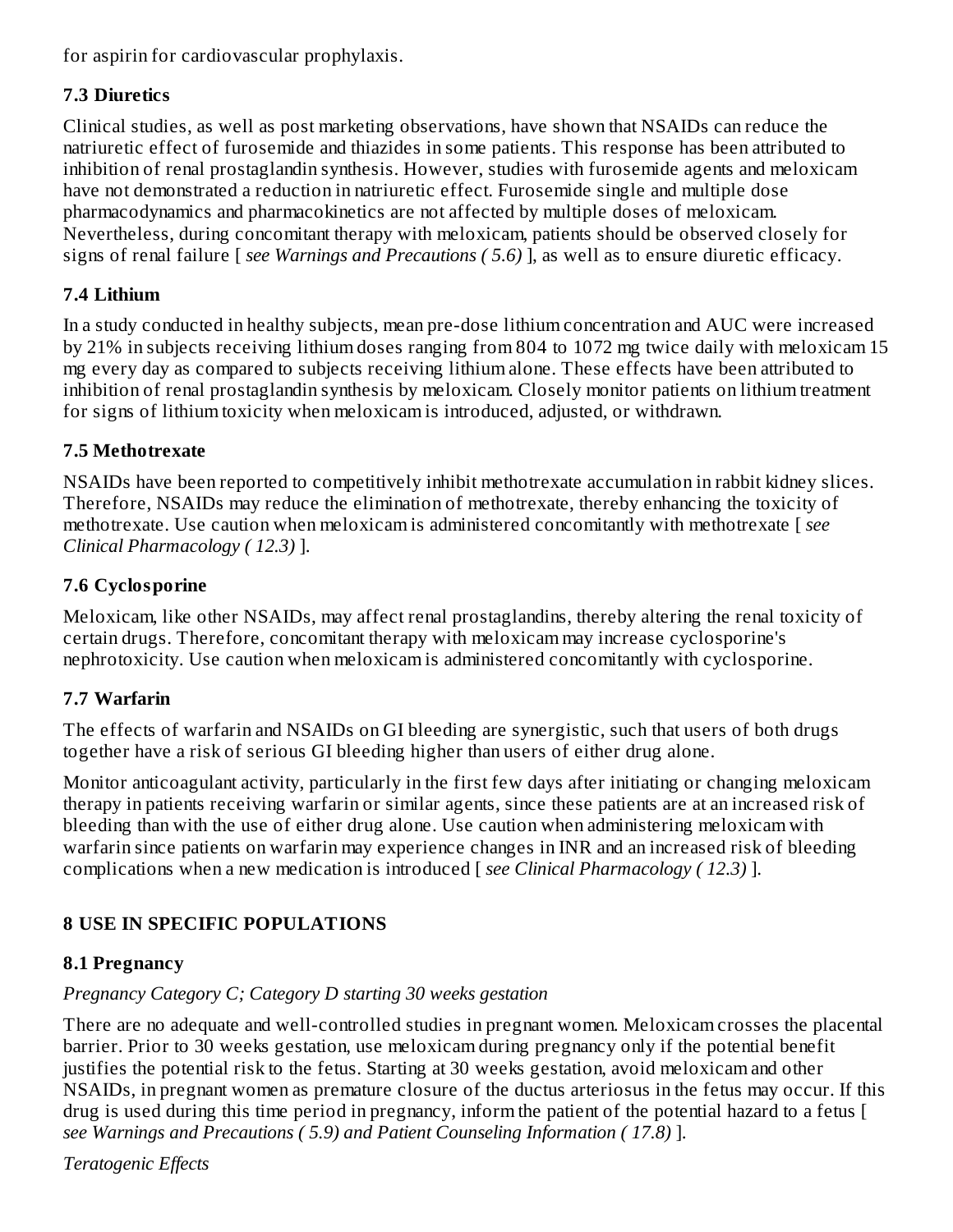Meloxicam was not teratogenic when administered to pregnant rats during fetal organogenesis at oral doses up to 4 mg/kg/day (2.6-fold greater than the maximum recommended human daily dose [MRHD] based on body surface area [BSA] comparison). Administration of meloxicam to pregnant rabbits throughout embryogenesis produced an increased incidence of septal defects of the heart at an oral dose of 60 mg/kg/day. The no effect level was 20 mg/kg/day (26-fold greater than the MRHD based on BSA conversion).

## *Nonteratogenic Effects*

In rats and rabbits, embryolethality occurred at oral meloxicam doses of 1 mg/kg/day and 5 mg/kg/day, respectively (0.65-and 6.5-fold greater, respectively, than the MRHD based on BSA comparison) when administered throughout organogenesis.

# **8.2 Labor and Delivery**

The effects of meloxicam on labor and delivery of pregnant women are unknown. Oral administration of meloxicam to pregnant rats during late gestation through lactation increased the incidence of dystocia, delayed parturition, and decreased offspring survival at meloxicam doses of 0.125 mg/kg/day or greater (at least 12.5 times lower than the maximum recommended human daily dose based on body surface area comparison).

# **8.3 Nursing Mothers**

It is not known whether this drug is excreted in human milk; however, meloxicam was excreted in the milk of lactating rats at concentrations higher than those in plasma. Because many drugs are excreted in human milk and because of the potential for serious adverse reactions in nursing infants from meloxicam, a decision should be made whether to discontinue nursing or to discontinue the drug, taking into account the importance of the drug to the mother.

# **8.4 Pediatric Us e**

The safety and effectiveness of meloxicam in pediatric JRA patients from 2 to 17 years of age has been evaluated in three clinical trials [ *see Dosage and Administration ( 2.3), Adverse Reactions ( 6.1), and Clinical Studies ( 14.2)* ]

# **8.5 Geriatric Us e**

As with any NSAID, caution should be exercised in treating the elderly (65 years and older).

Of the total number of subjects in clinical studies, 5157 were age 65 and over (4044 in OA studies and 1113 in RA studies). No overall differences in safety or effectiveness were observed between these subjects and younger subjects, and other reported clinical experience has not identified differences in responses between the elderly and younger patients, but greater sensitivity of some older individuals cannot be ruled out.

## **8.6 Hepatic Impairment**

No dose adjustment is necessary in patients with mild to moderate hepatic impairment. Patients with severe hepatic impairment have not been adequately studied. Since meloxicam is significantly metabolized in the liver; the use of meloxicam in these patients should be done with caution [ *see Warnings and Precautions ( 5.3) and Clinical Pharmacology ( 12.3)* ].

# **8.7 Renal Impairment**

No dose adjustment is necessary in patients with mild to moderate renal impairment. Patients with severe renal impairment have not been studied. The use of meloxicam in subjects with severe renal impairment is not recommended. Following a single dose of meloxicam, the free C  $_{\rm max}$  plasma concentrations were higher in patients with renal failure on chronic hemodialysis (1% free fraction) in comparison to healthy volunteers (0.3% free fraction). Therefore, it is recommended that meloxicam dosage in this population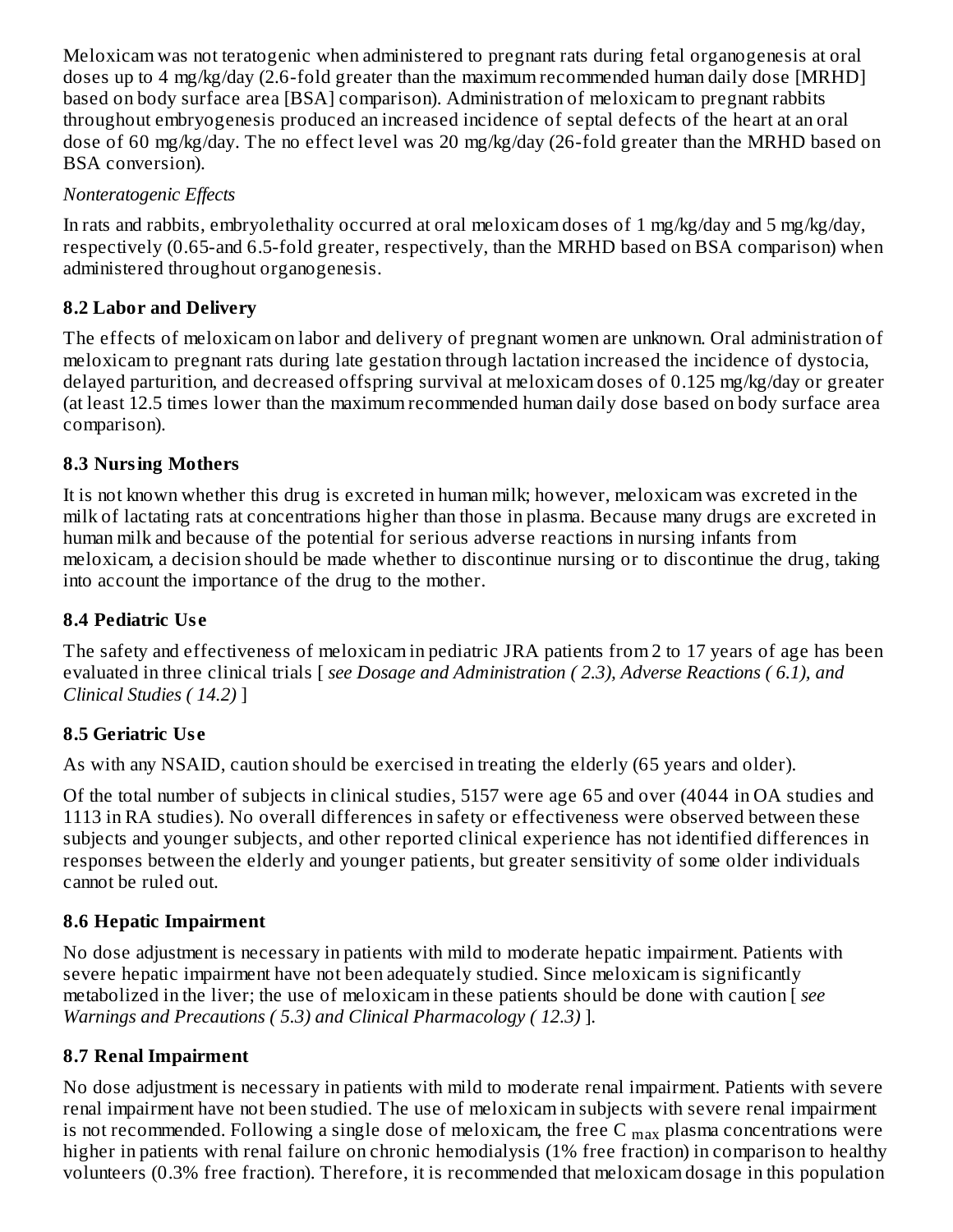not exceed 7.5 mg per day Hemodialysis did not lower the total drug concentration in plasma; therefore, additional doses are not necessary after hemodialysis. Meloxicam is not dialyzable [ *see Dosage and Administration ( 2.1), Warnings and Precautions ( 5.6), and Clinical Pharmacology ( 12.3)* ].

#### **8.8 Females of Reproductive Potential**

Data from several small studies in humans and from studies in animals indicate that NSAIDs, including Meloxicam , may be associated with a reversible delay in ovulation. Therefore, in women who have difficulties conceiving, or who are undergoing investigation of infertility, use of meloxicam is not recommended.

#### **10 OVERDOSAGE**

There is limited experience with meloxicam overdose. Four cases have taken 6 to 11 times the highest recommended dose; all recovered. Cholestyramine is known to accelerate the clearance of meloxicam.

Symptoms following acute NSAID overdose include lethargy, drowsiness, nausea, vomiting, and epigastric pain, which are generally reversible with supportive care. Gastrointestinal bleeding can occur. Severe poisoning may result in hypertension, acute renal failure, hepatic dysfunction, respiratory depression, coma, convulsions, cardiovascular collapse, and cardiac arrest. Anaphylactoid reactions have been reported with therapeutic ingestion of NSAIDs, and may occur following an overdose.

Patients should be managed with symptomatic and supportive care following an NSAID overdose. Administration of activated charcoal is recommended for patients who present 1 to 2 hours after overdose. For substantial overdose or severely symptomatic patients, activated charcoal may be administered repeatedly. Accelerated removal of meloxicam by 4 g oral doses of cholestyramine given three times a day was demonstrated in a clinical trial. Administration of cholestyramine may be useful following an overdose. Forced diuresis, alkalinization of urine, hemodialysis, or hemoperfusion may not be useful due to high protein binding.

For additional information about overdose treatment, call a poison control center (1-800-222-1222).

# **12 CLINICAL PHARMACOLOGY**

## **12.1 Mechanism of Action**

The mechanism of action of meloxicam, like that of other NSAIDs, may be related to prostaglandin synthetase (cyclo-oxygenase) inhibition which is involved in the intial steps of the arachidonic acid cascade, resulting in the reduced formation of prostaglandins, thromboxanes and prostacylin. It is not completely understood how reduced synthesis of these compounds results in therapeutic efficacy.

## **12.2 Pharmacodynamics**

Meloxicam exhibits anti-inflammatory, analgesic, and antipyretic activities.

## **12.3 Pharmacokinetics**

## *Absorption*

The absolute bioavailability of meloxicam capsules was 89% following a single oral dose of 30 mg compared with 30 mg IV bolus injection. Following single intravenous doses, dose-proportional pharmacokinetics were shown in the range of 5 mg to 60 mg. After multiple oral doses the pharmacokinetics of meloxicam capsules were dose-proportional over the range of 7.5 mg to 15 mg. Mean C  $_{\rm max}$  was achieved within four to five hours after a 7.5 mg meloxicam tablet was taken under fasted conditions, indicating a prolonged drug absorption. With multiple dosing, steady-state concentrations were reached by Day 5. A second meloxicam concentration peak occurs around 12 to 14 hours post-dose suggesting biliary recycling. Meloxicam capsules have been shown to be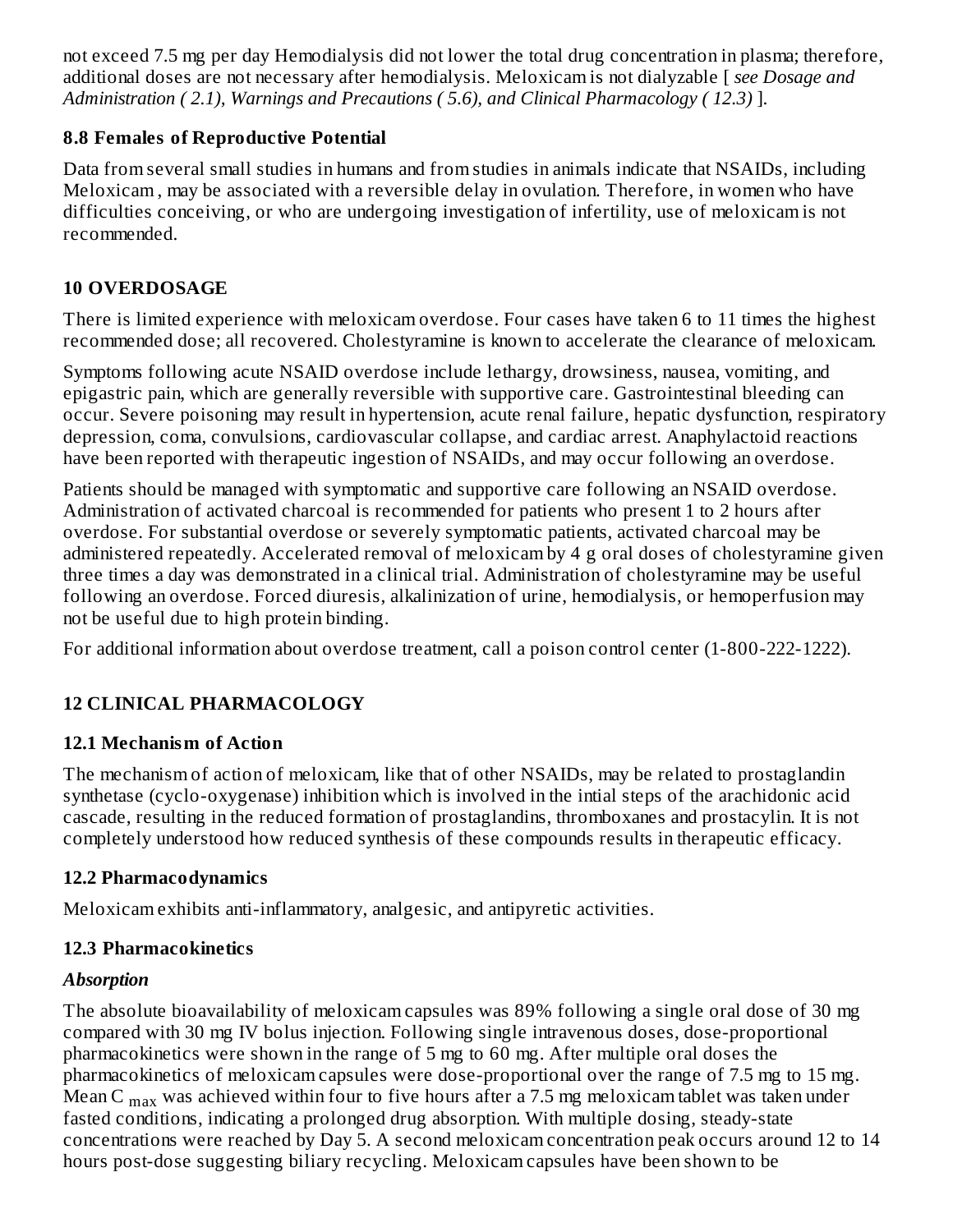bioequivalent to meloxicam tablets.

|                                 |                                                  |                                             | <b>Steady State</b>                        |                                                | <b>Single Dose</b>                                                         |                |  |
|---------------------------------|--------------------------------------------------|---------------------------------------------|--------------------------------------------|------------------------------------------------|----------------------------------------------------------------------------|----------------|--|
|                                 | Pharmacokinetic<br><b>Parameters</b><br>$(\%CV)$ | <b>Healthy male</b><br>adults<br>(Fed) $^2$ | <b>Elderly males</b><br>(Fed) <sup>2</sup> | <b>Elderly</b><br><b>Females</b><br>(Fed) $^2$ | Hepatic<br><b>Renal Failure</b><br>ins ufficiency<br>(Fasted)<br>(Fas ted) |                |  |
|                                 |                                                  | 7.5 mg $3$ tablets                          | $15 \text{ mg}$<br>capsules                | $15 \text{ mg}$<br>capsules                    | 15 <sub>mg</sub><br>capsules                                               | 15 mg capsules |  |
| N                               |                                                  | 18                                          | 5                                          | 8                                              | 12                                                                         | 12             |  |
| $C_{\text{max}}$                | [mcg/mL]                                         | 1.05(20)                                    | 2.3(59)                                    | 3.2(24)                                        | 0.59(36)                                                                   | 0.84(29)       |  |
| $t_{\text{max}}$                | [h]                                              | 4.9(8)                                      | 5(12)                                      | 6(27)                                          | 4(65)                                                                      | 10 (87)        |  |
| $t_{1/2}$                       | [h]                                              | 20.1(29)                                    | 21(34)                                     | 24 (34)                                        | 18 (46)                                                                    | 16 (29)        |  |
| CL/f                            | [mL/min]                                         | 8.8(29)                                     | 9.9(76)                                    | 5.1(22)                                        | 19 (43)                                                                    | 11(44)         |  |
| V $\frac{1}{2}$ /f <sup>4</sup> | [L]                                              | 14.7 (32)                                   | 15 (42)                                    | 10(30)                                         | 26 (44)                                                                    | 14 (29)        |  |

**Table 3 Single Dos e and Steady-State Pharmacokinetic Parameters for Oral 7.5 mg and 15 mg Meloxicam (Mean and % CV) 1**

<sup>1</sup>The parameter values in the Table are from various studies <sup>2</sup> not under high fat conditions <sup>3</sup>Meloxicam tablets  $4V_Z/f =$ Dose/(AUCK <sub>el</sub>)

#### *Food and Antacid Effects*

Administration of meloxicam capsules following a high fat breakfast (75 g of fat) resulted in mean peak drug levels (i.e., C  $_{\rm max}$ ) being increased by approximately 22% while the extent of absorption (AUC) was unchanged. The time to maximum concentration (T  $_{\rm max}$ ) was achieved between 5 and 6 hours. In comparison, neither the AUC nor the C  $_{\rm max}$  values for meloxicam suspension were affected following a similar high fat meal, while mean T  $_{\rm max}$  values were increased to approximately 7 hours. No pharmacokinetic interaction was detected with concomitant administration of antacids. Based on these results, meloxicam can be administered without regard to timing of meals or concomitant administration of antacids.

## *Distribution*

The mean volume of distribution (Vss) of meloxicam is approximately 10 L. Meloxicam is  $\sim$ 99.4% bound to human plasma proteins (primarily albumin) within the therapeutic dose range. The fraction of protein binding is independent of drug concentration, over the clinically relevant concentration range, but decreases to ~99% in patients with renal disease. Meloxicam penetration into human red blood cells, after oral dosing, is less than 10%. Following a radiolabeled dose, over 90% of the radioactivity detected in the plasma was present as unchanged meloxicam.

Meloxicam concentrations in synovial fluid, after a single oral dose, range from 40% to 50% of those in plasma. The free fraction in synovial fluid is 2.5 times higher than in plasma, due to the lower albumin content in synovial fluid as compared to plasma. The significance of this penetration is unknown.

#### *Metabolism*

Meloxicam is extensively metabolized in the liver. Meloxicam metabolites include 5'-carboxy meloxicam (60% of dose), from P-450 mediated metabolism formed by oxidation of an intermediate metabolite 5'-hydroxymethyl meloxicam which is also excreted to a lesser extent (9% of dose). *In vitro* studies indicate that CYP2C9 (cytochrome P450 metabolizing enzyme) plays an important role in this metabolic pathway with a minor contribution of the CYP3A4 isozyme. Patients' peroxidase activity is probably responsible for the other two metabolites which account for 16% and 4% of the administered dose, respectively. All the four metabolites are not known to have any *in vivo* pharmacological activity.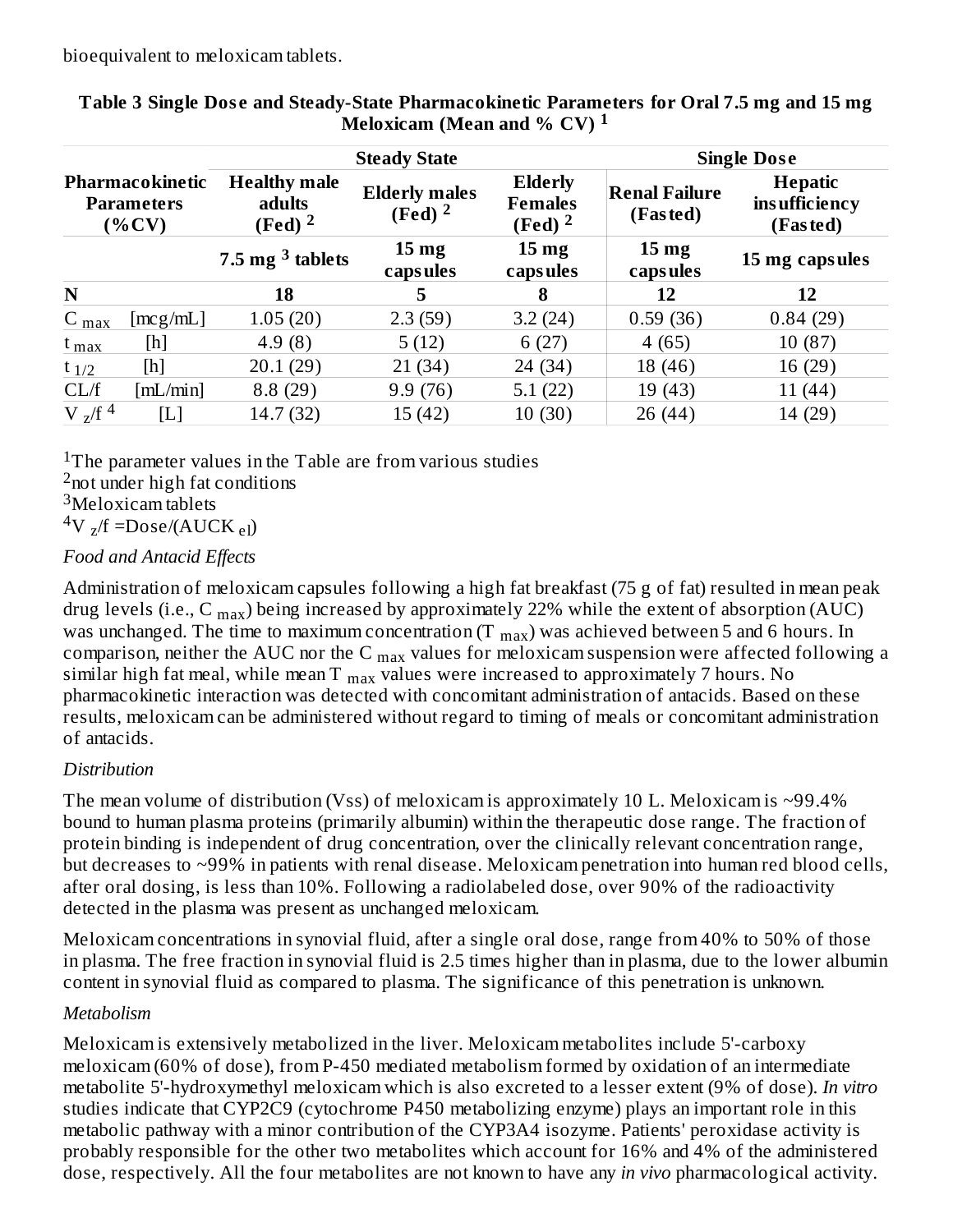#### *Excretion*

Meloxicam excretion is predominantly in the form of metabolites, and occurs to equal extents in the urine and feces. Only traces of the unchanged parent compound are excreted in the urine (0.2%) and feces (1.6%). The extent of the urinary excretion was confirmed for unlabeled multiple 7.5 mg doses: 0.5%, 6%, and 13% of the dose were found in urine in the form of meloxicam, and the 5'-hydroxymethyl and 5'-carboxy metabolites, respectively. There is significant biliary and/or enteral secretion of the drug. This was demonstrated when oral administration of cholestyramine following a single IV dose of meloxicam decreased the AUC of meloxicam by 50%.

The mean elimination half-life (t  $_{1/2}$ ) ranges from 15 hours to 20 hours. The elimination half-life is constant across dose levels indicating linear metabolism within the therapeutic dose range. Plasma clearance ranges from 7 to 9 mL/min.

## *Special Populations*

# Pediatric

After single (0.25 mg/kg) dose administration and after achieving steady state (0.375 mg/kg/day), there was a general trend of approximately 30% lower exposure in younger patients (2 to 6 years old) as compared to the older patients (7 to 16 years old). The older patients had meloxicam exposures similar (single dose) or slightly reduced (steady state) to those in the adult patients, when using AUC values normalized to a dose of

0.25 mg/kg [ *see Dosage and Administration (2.4)*]. The meloxicam mean (SD) elimination half-life was 15.2 (10.1) and 13.0 hours (3.0) for the 2 to 6 year old patients, and 7 to 16 year old patients, respectively.

In a covariate analysis, utilizing population pharmacokinetics body-weight, but not age, was the single predictive covariate for differences in the meloxicam apparent oral plasma clearance. The body-weight normalized apparent oral clearance values were adequate predictors of meloxicam exposure in pediatric patients.

The pharmacokinetics of meloxicam in pediatric patients under 2 years of age have not been investigated.

## **Geriatric**

Elderly males (≥65 years of age) exhibited meloxicam plasma concentrations and steady-state pharmacokinetics similar to young males. Elderly females (≥65 years of age) had a 47% higher AUC  $_{\rm ss}$ and 32% higher C  $_{\rm max},$   $_{\rm ss}$  as compared to younger females (≤55 years of age) after body weight normalization. Despite the increased total concentrations in the elderly females, the adverse event profile was comparable for both elderly patient populations. A smaller free fraction was found in elderly female patients in comparison to elderly male patients.

## Gender

Young females exhibited slightly lower plasma concentrations relative to young males. After single doses of 7.5 mg meloxicam, the mean elimination half-life was 19.5 hours for the female group as compared to 23.4 hours for the male group. At steady state, the data were similar

(17.9 hours vs 21.4 hours). This pharmacokinetic difference due to gender is likely to be of little clinical importance. There was linearity of pharmacokinetics and no appreciable difference in the C  $_{\rm max}$ or T  $_{\rm max}$  across genders.

## Hepatic Impairment

Following a single 15 mg dose of meloxicam there was no marked difference in plasma concentrations in patients with mild (Child-Pugh Class I) or moderate (Child-Pugh Class II) hepatic impairment compared to healthy volunteers. Protein binding of meloxicam was not affected by hepatic impairment. No dosage adjustment is necessary in patients with mild to moderate hepatic impairment. Patients with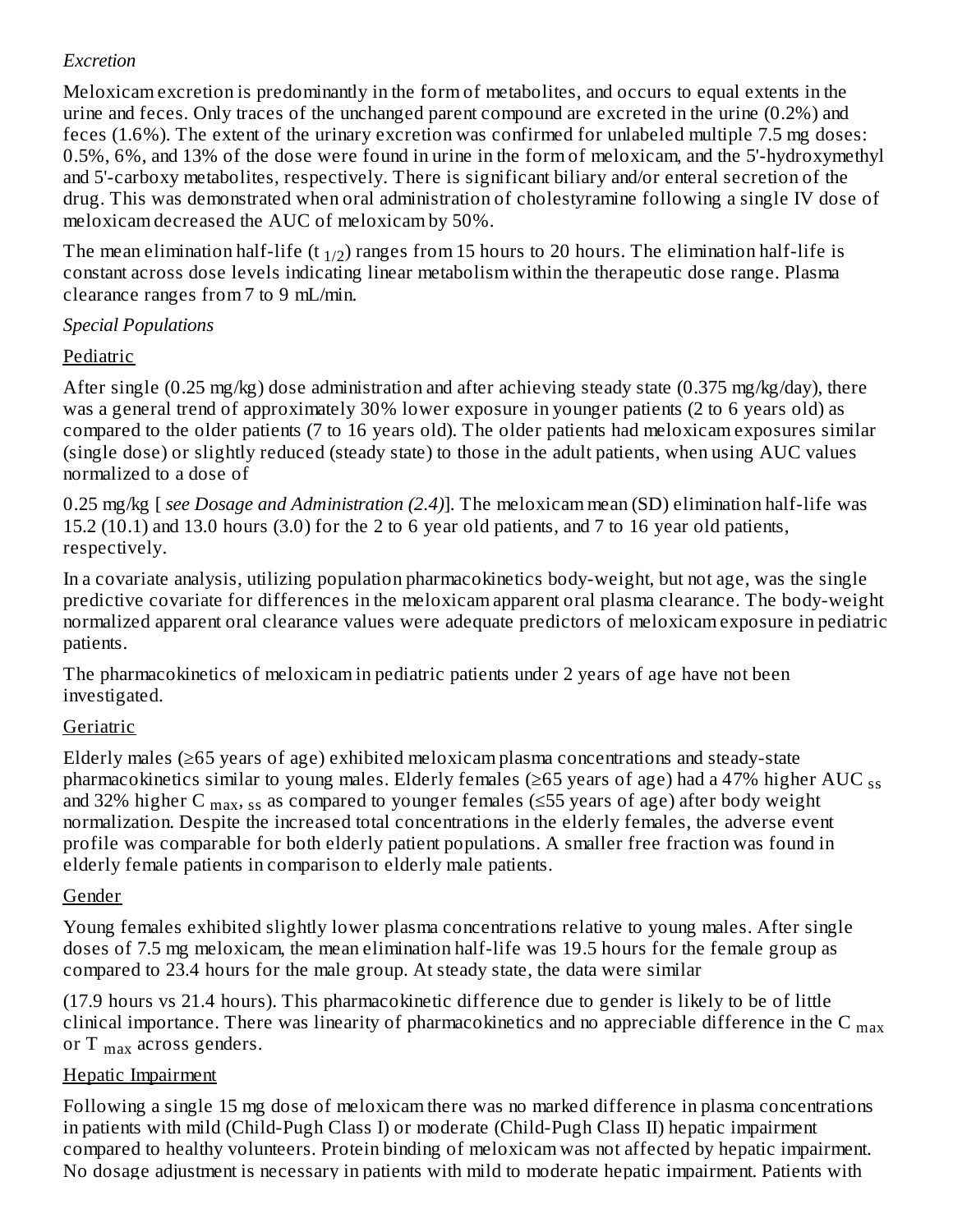severe hepatic impairment (Child-Pugh Class III) have not been adequately studied [ *see Warnings and Precautions ( 5.3) and Use in Specific Populations ( 8.6)* ].

#### Renal Impairment

Meloxicam pharmacokinetics have been investigated in subjects with mild and moderate renal impairment. Total drug plasma concentrations of meloxicam decreased and total clearance of meloxicam increased with the degree of renal impairment while free AUC values were similar in all groups. The higher meloxicam clearance in subjects with renal impairment may be due to increased fraction of unbound meloxicam which is available for hepatic metabolism and subsequent excretion. No dosage adjustment is necessary in patients with mild to moderate renal impairment. Patients with severe renal impairment have not been adequately studied. The use of meloxicam in subjects with severe renal impairment is not recommended [ *see Warnings and Precautions ( 5.6) and Use in Specific Populations ( 8.7)* ].

## **Hemodialysis**

Following a single dose of meloxicam, the free C  $_{\rm max}$  plasma concentrations were higher in patients with renal failure on chronic hemodialysis (1% free fraction) in comparison to healthy volunteers (0.3% free fraction). Hemodialysis did not lower the total drug concentration in plasma; therefore, additional doses are not necessary after hemodialysis. Meloxicam is not dialyzable [ *see Dosage and Administration ( 2.1), Warnings and Precautions ( 5.6), and Use in Specific Populations ( 8.7)* ].

#### *Drug Interactions*

*Aspirin:* When meloxicam is administered with aspirin (1000 mg three times daily) to healthy volunteers, it tended to increase the AUC (10%) and C  $_{\rm max}$  (24%) of meloxicam. The clinical significance of this interaction is not known [ *see Drug Interactions ( 7.2)* ].

*Cholestyramine:* Pretreatment for four days with cholestyramine significantly increased the clearance of meloxicam by 50%. This resulted in a decrease in t  $_{1/2}$ , from 19.2 hours to 12.5 hours, and a 35% reduction in AUC. This suggests the existence of a recirculation pathway for meloxicam in the gastrointestinal tract. The clinical relevance of this interaction has not been established.

*Cimetidine:* Concomitant administration of 200 mg cimetidine four times daily did not alter the singledose pharmacokinetics of 30 mg meloxicam.

*Digoxin:* Meloxicam 15 mg once daily for 7 days did not alter the plasma concentration profile of digoxin after β-acetyldigoxin administration for 7 days at clinical doses. *In vitro* testing found no protein binding drug interaction between digoxin and meloxicam.

*Lithium:* In a study conducted in healthy subjects, mean pre-dose lithium concentration and AUC were increased by 21% in subjects receiving lithium doses ranging from 804 to 1072 mg twice daily with meloxicam 15 mg QD every day as compared to subjects receiving lithium alone [ *see Drug Interactions ( 7.4)* ].

*Methotrexate:* A study in 13 rheumatoid arthritis (RA) patients evaluated the effects of multiple doses of meloxicam on the pharmacokinetics of methotrexate taken once weekly. Meloxicam did not have a significant effect on the pharmacokinetics of single doses of methotrexate. *In vitro*, methotrexate did not displace meloxicam from its human serum binding sites [ *see Drug Interactions ( 7.5)* ].

*Warfarin:* The effect of meloxicam on the anticoagulant effect of warfarin was studied in a group of healthy subjects receiving daily doses of warfarin that produced an INR (International Normalized Ratio) between 1.2 and 1.8. In these subjects, meloxicam did not alter warfarin pharmacokinetics and the average anticoagulant effect of warfarin as determined by prothrombin time. However, one subject showed an increase in INR from 1.5 to 2.1. Caution should be used when administering meloxicam with warfarin since patients on warfarin may experience changes in INR and an increased risk of bleeding complications when a new medication is introduced [ *see Drug Interactions ( 7.7)* ].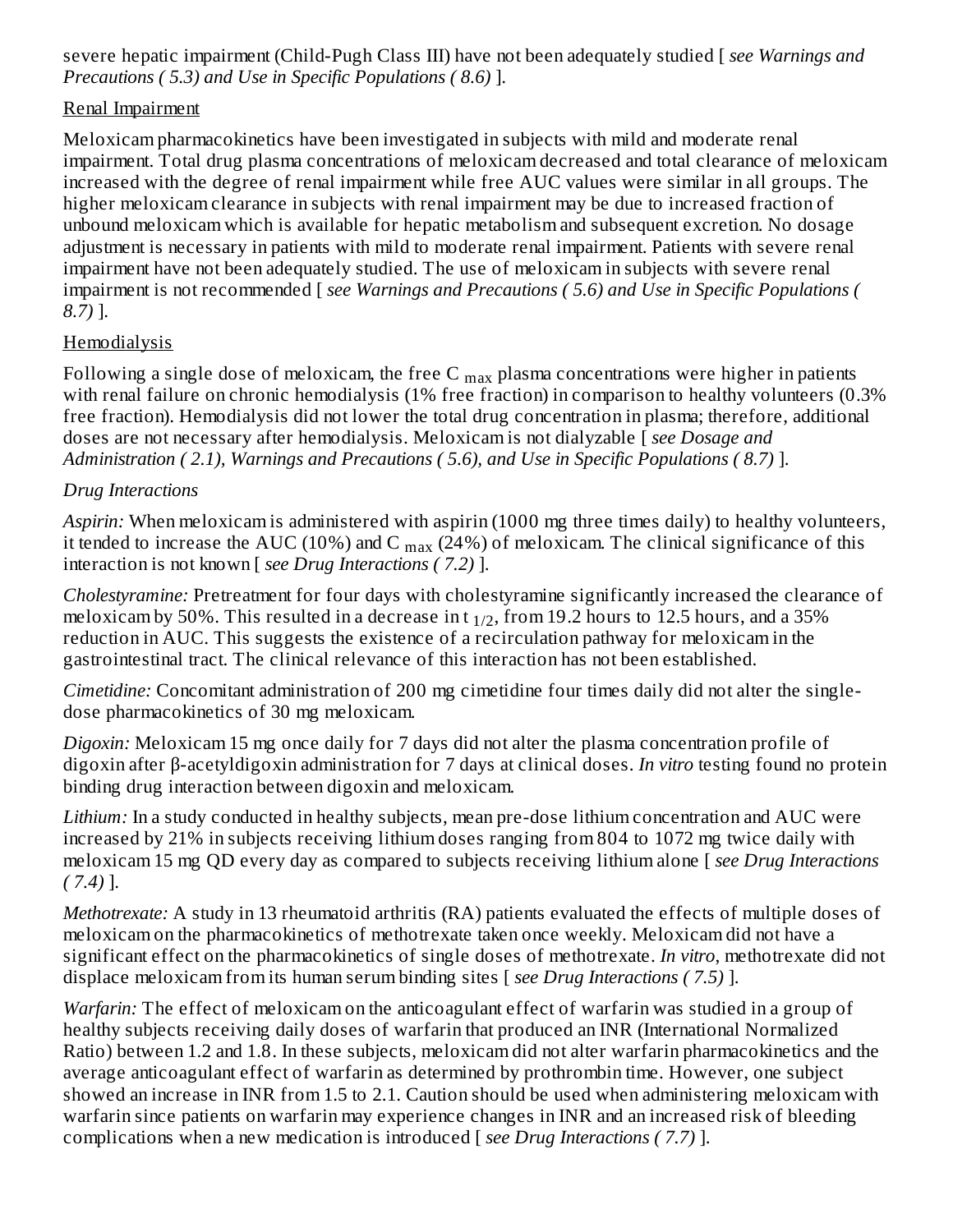## **13 NONCLINICAL TOXICOLOGY**

# **13.1 Carcinogenesis, Mutagenesis, Impairment of Fertility**

Carcinogenesis: There was no increase in tumor incidence in long-term carcinogenicity studies in rats (104 weeks) and mice (99 weeks) administered meloxicam at oral doses up to 0.8 mg/kg/day in rats and up to 8.0 mg/kg/day in mice (up to 0.5- and 2.6-fold, respectively, the maximum recommended human daily dose based on body surface area comparison).

Mutagenesis: Meloxicam was not mutagenic in an Ames assay, or clastogenic in a chromosome aberration assay with human lymphocytes and an *in vivo* micronucleus test in mouse bone marrow.

Impairment of Fertility: Meloxicam did not impair male and female fertility in rats at oral doses up to 9 mg/kg/day in males and 5 mg/kg/day in females (up to 5.8- and 3.2-fold greater, respectively, than the maximum recommended human daily dose based on body surface area comparison).

# **14 CLINICAL STUDIES**

# **14.1 Osteoarthritis and Rheumatoid Arthritis**

The use of meloxicam for the treatment of the signs and symptoms of osteoarthritis of the knee and hip was evaluated in a 12-week, double-blind, controlled trial. Meloxicam (3.75 mg, 7.5 mg, and 15 mg daily) was compared to placebo. The four primary endpoints were investigator's global assessment, patient global assessment, patient pain assessment, and total WOMAC score (a self-administered questionnaire addressing pain, function, and stiffness). Patients on meloxicam 7.5 mg daily and meloxicam 15 mg daily showed significant improvement in each of these endpoints compared with placebo.

The use of meloxicam for the management of signs and symptoms of osteoarthritis was evaluated in six double-blind, active-controlled trials outside the U.S. ranging from 4 weeks' to 6 months' duration. In these trials, the efficacy of meloxicam, in doses of 7.5 mg/day and 15 mg/day, was comparable to piroxicam 20 mg/day and diclofenac SR 100 mg/day and consistent with the efficacy seen in the U.S. trial.

The use of meloxicam for the treatment of the signs and symptoms of rheumatoid arthritis was evaluated in a 12-week, double-blind, controlled multinational trial. Meloxicam (7.5 mg, 15 mg, and 22.5 mg daily) was compared to placebo. The primary endpoint in this study was the ACR20 response rate, a composite measure of clinical, laboratory, and functional measures of RA response. Patients receiving meloxicam 7.5 mg and 15 mg daily showed significant improvement in the primary endpoint compared with placebo. No incremental benefit was observed with the 22.5 mg dose compared to the 15 mg dose.

# **14.2 Juvenile Rheumatoid Arthritis (JRA) Pauciarticular and Polyarticular Cours e**

The use of meloxicam for the treatment of the signs and symptoms of pauciarticular or polyarticular course Juvenile Rheumatoid Arthritis in patients 2 years of age and older was evaluated in two 12 week, double-blind, parallel-arm, active-controlled trials.

Both studies included three arms: naproxen and two doses of meloxicam. In both studies, meloxicam dosing began at 0.125 mg/kg/day (7.5 mg maximum) or 0.25 mg/kg/day (15 mg maximum), and naproxen dosing began at 10 mg/kg/day. One study used these doses throughout the 12-week dosing period, while the other incorporated a titration after 4 weeks to doses of 0.25 mg/kg/day and 0.375 mg/kg/day (22.5 mg maximum) of meloxicam and 15 mg/kg/day of naproxen.

The efficacy analysis used the ACR Pediatric 30 responder definition, a composite of parent and investigator assessments, counts of active joints and joints with limited range of motion, and erythrocyte sedimentation rate. The proportion of responders were similar in all three groups in both studies, and no difference was observed between the meloxicam dose groups.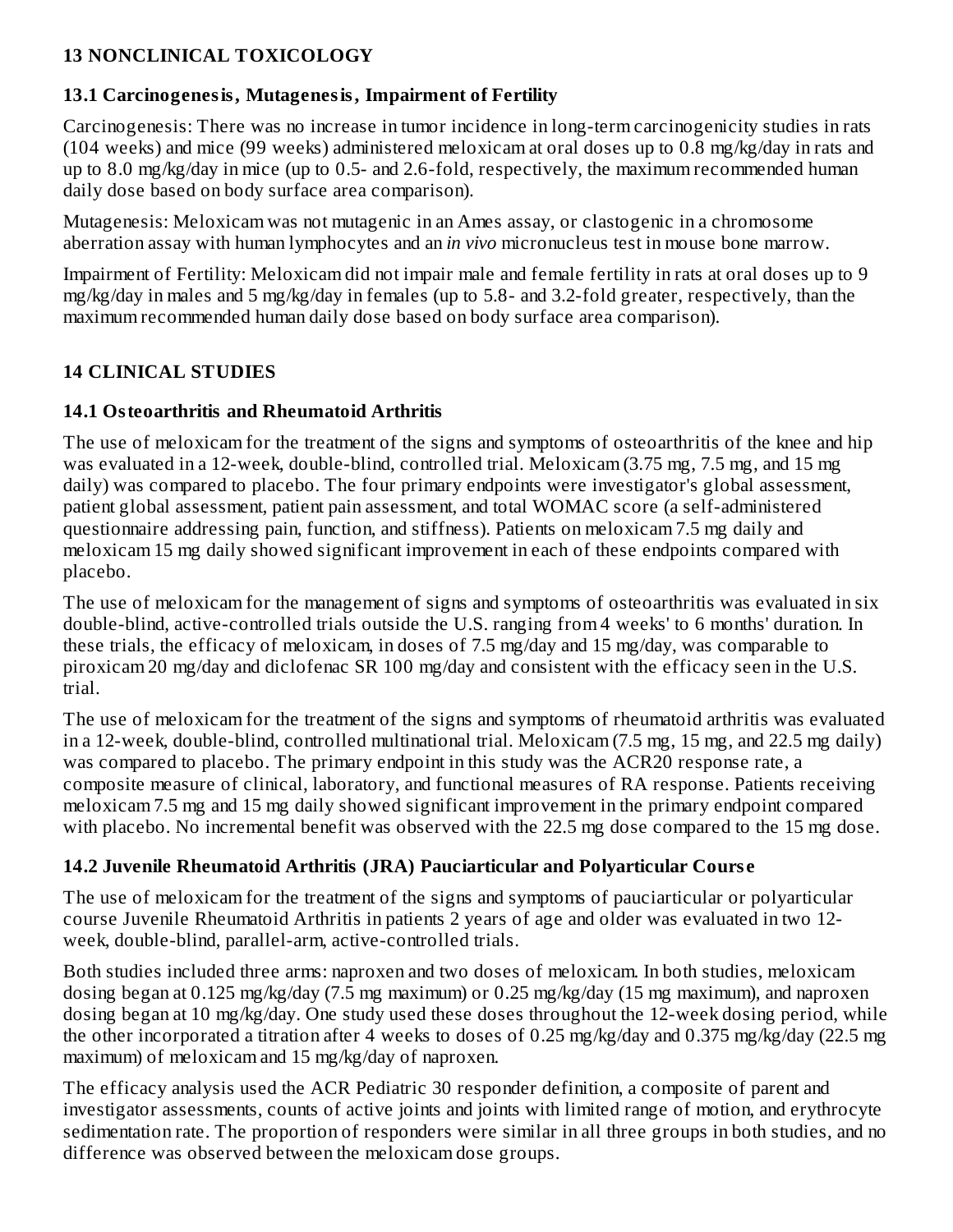#### **16 HOW SUPPLIED/STORAGE AND HANDLING**

Meloxicam is available as a pastel yellow, round, biconvex, uncoated tablet containing meloxicam 7.5 mg or 15 mg. The 7.5 mg tablet is impressed with "5" mark on one side, and the 15 mg tablet is impressed with "100" mark on one side.

Meloxicam Tablets, USP 7.5 mg is available as follows: NDC 61442-126-30; Bottles of 30 NDC 61442-126-01; Bottles of 100 NDC 61442-126-10; Bottles of 1000

Meloxicam Tablets, USP 15 mg is available as follows: NDC 61442-127-30; Bottles of 30 NDC 61442-127-01; Bottles of 100 NDC 61442-127-10; Bottles of 1000

#### Storage

#### **Store at 20° to 25°C (68° to 77°F)[s ee USP Controlled Room Temperature].**

Keep Meloxicam Tablets, USP in a dry place.

Dispense tablets in a tight container.

Keep this and all medications out of the reach of children.

#### **17 PATIENT COUNSELING INFORMATION**

*See FDA-approved Medication Guide*

#### **Patients should be informed of the following information before initiating therapy with an NSAID and periodically during the cours e of ongoing therapy.**

#### **17.1 Medication Guide**

Inform patients of the availability of a Medication Guide for NSAIDs that accompanies each prescription dispensed, and instruct them to read the Medication Guide prior to using meloxicam.

#### **17.2 Cardiovas cular Effects**

NSAIDs including meloxicam may cause serious CV side effects, such as MI or stroke, which may result in hospitalization and even death. Although serious CV events can occur without warning symptoms, patients should be alert for the signs and symptoms of chest pain, shortness of breath, weakness, slurring of speech, and should ask for medical advice when observing any indicative sign or symptoms. Patients should be apprised of the importance of this follow-up [ *see Warnings and Precautions ( 5.1)* ].

#### **17.3 Gastrointestinal Effects**

NSAIDs including meloxicam, can cause GI discomfort and, rarely, serious GI side effects, such as ulcers and bleeding, which may result in hospitalization and even death. Although serious GI tract ulcerations and bleeding can occur without warning symptoms, patients should be alert for the signs and symptoms of ulcerations and bleeding, and should ask for medical advice when observing any indicative sign or symptoms including epigastric pain, dyspepsia, melena, and hematemesis. Patients should be apprised of the importance of this follow-up [ *see Warnings and Precautions ( 5.2)* ].

#### **17.4 Hepatotoxicity**

Inform patients of the warning signs and symptoms of hepatotoxicity (e.g., nausea, fatigue, lethargy, pruritus, jaundice, right upper quadrant tenderness, and "flu-like" symptoms). If these occur, instruct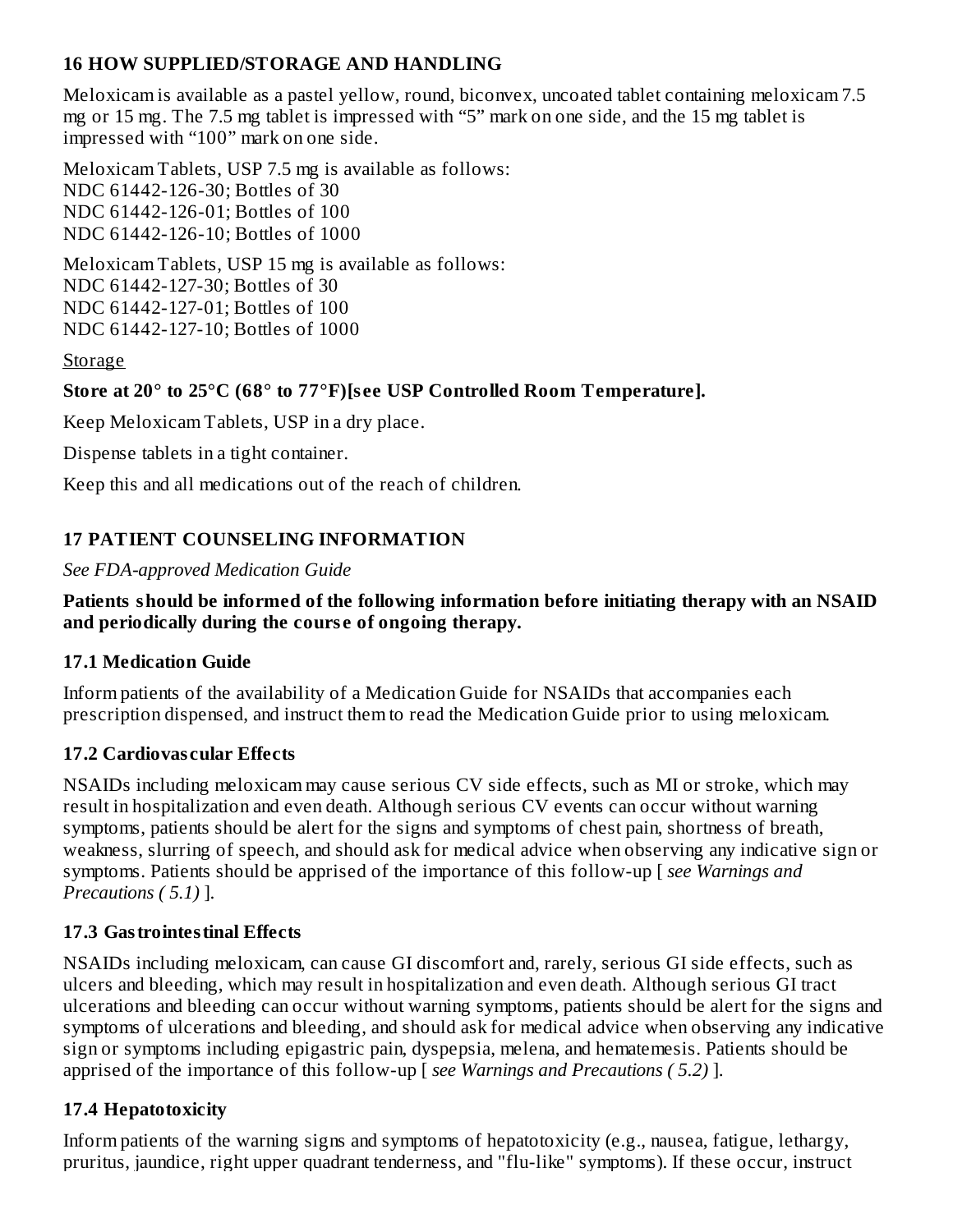patients to stop therapy and seek immediate medical therapy [ *see Warnings and Precautions ( 5.3)* ].

## **17.5 Advers e Skin Reactions**

NSAIDs, including meloxicam, can cause serious skin side effects such as exfoliative dermatitis, Stevens-Johnson Syndrome (SJS), and toxic epidermal necrolysis (TEN), which may result in hospitalization and even death. Although serious skin reactions may occur without warning, patients should be alert for the signs and symptoms of skin rash and blisters, fever, or other signs of hypersensitivity such as itching, and should ask for medical advice when observing any indicative signs or symptoms. Advise patients to stop the drug immediately if they develop any type of rash and contact their physicians as soon as possible [ *see Warnings and Precautions ( 5.8)* ].

# **17.6 Weight Gain and Edema**

Advise patients to promptly report signs or symptoms of unexplained weight gain or edema to their physicians [ *see Warnings and Precautions ( 5.5)* ].

# **17.7 Anaphylactoid Reactions**

Inform patients of the signs of an anaphylactoid reaction (e.g., difficulty breathing, swelling of the face or throat). Instruct patients seek immediate emergency help [ *see Warnings and Precautions ( 5.7)* ].

# **17.8 Effects During Pregnancy**

Starting at 30 weeks gestation, meloxicam should be avoided as premature closure of the ductus arteriosus in the fetus may occur *[see Warnings and Precautions ( 5.9) and Use in Specific Populations ( 8.1)].*

# **17.9 Effects On Female Fertility**

Advise females of reproductive potential who desire pregnancy that NSAIDs, including Meloxicam, may be associated with a reversible delay in ovulation For women who have difficulties conceiving, or who are undergoing investigation of infertility, use of meloxicam is not recommended [ *see Use in Specific Populations 8.8)* ].

# **Pleas e address medical inquiries to 1-760-431-8284**

#### **Manufactured by: Yung Shin Pharmaceutical Ind. Co., Ltd.**

Tachia, Taichung 43769 TAIWAN

# **Distributed by:**

# **Carlsbad Technology, Inc.**

5923 Balfour Ct. Carlsbad, CA 92008 USA

Revised: 08/13

# **MEDICATION GUIDE**

# **MELOXICAM Tablets, USP**

**Medication Guide for Non-Steroidal Anti-Inflammatory Drugs (NSAIDs)** (See the end of this Medication Guide for a list of prescription NSAID medicines.)

#### **What is the most important information I should know about medicines called Non-Steroidal Anti-Inflammatory Drugs (NSAIDs)?**

**NSAID medicines may increas e the chance of a heart attack or stroke that can lead to death.** This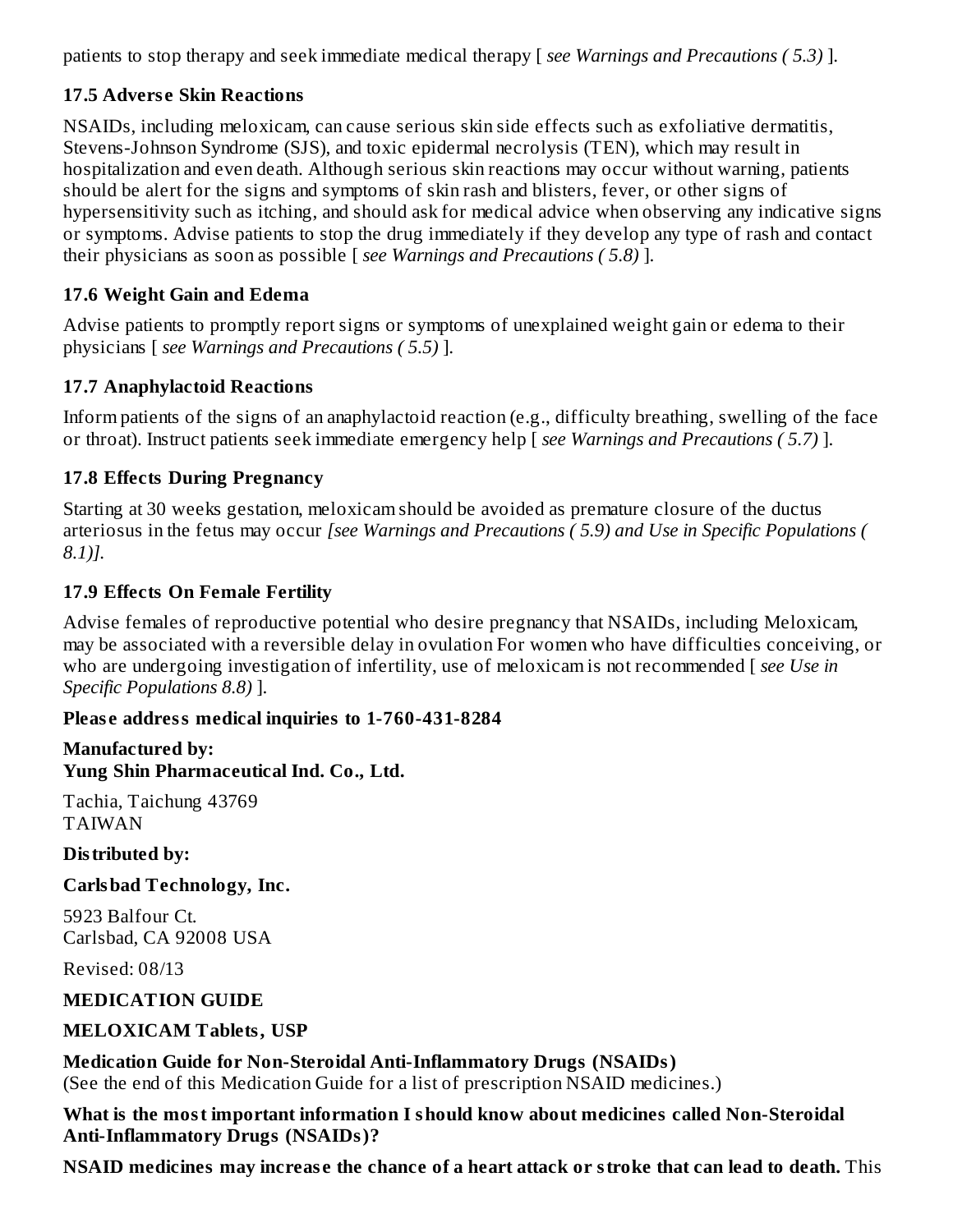chance increases:

- with longer use of NSAID medicines
- in people who have heart disease

#### **NSAID medicines should never be us ed right before or after a heart surgery called a "coronary artery bypass graft (CABG)."**

#### **NSAID medicines can caus e ulcers and bleeding in the stomach and intestines at any time during treatment. Ulcers and bleeding:**

- can happen without warning symptoms
- may cause death

#### **The chance of a person getting an ulcer or bleeding increas es with:**

- taking medicines called "corticosteroids" and "anticoagulants"
- longer use
- smoking
- drinking alcohol
- older age
- having poor health

#### **NSAID medicines should only be us ed:**

- exactly as prescribed
- at the lowest dose possible for your treatment
- for the shortest time needed

#### **What are Non-Steroidal Anti- Inflammatory Drugs (NSAIDs)?**

NSAID medicines are used to treat pain and redness, swelling, and heat (inflammation) from medical conditions such as:

- different types of arthritis
- menstrual cramps and other types of short-term pain

#### **Who should not take a Non-Steroidal Anti-Inflammatory Drug (NSAID)?**

#### **Do not take an NSAID medicine:**

- if you had an asthma attack, hives, or other allergic reaction with aspirin or any other NSAID medicine
- for pain right before or after heart bypass surgery

#### **Tell your healthcare provider:**

- about all of your medical conditions.
- about all of the medicines you take. NSAIDs and some other medicines can interact with each other and cause seri- ous side effects. **Keep a list of your medicines to show to your healthcare provider and pharmacist.**
- if you are pregnant. **NSAID medicines should not be us ed by pregnant women late in their pregnancy.**
- if you are breastfeeding. **Talk to your doctor.**

#### **What are the possible side effects of Non-Steroidal Anti-Inflammatory Drugs (NSAIDs)? Serious side effects include:**

• heart attack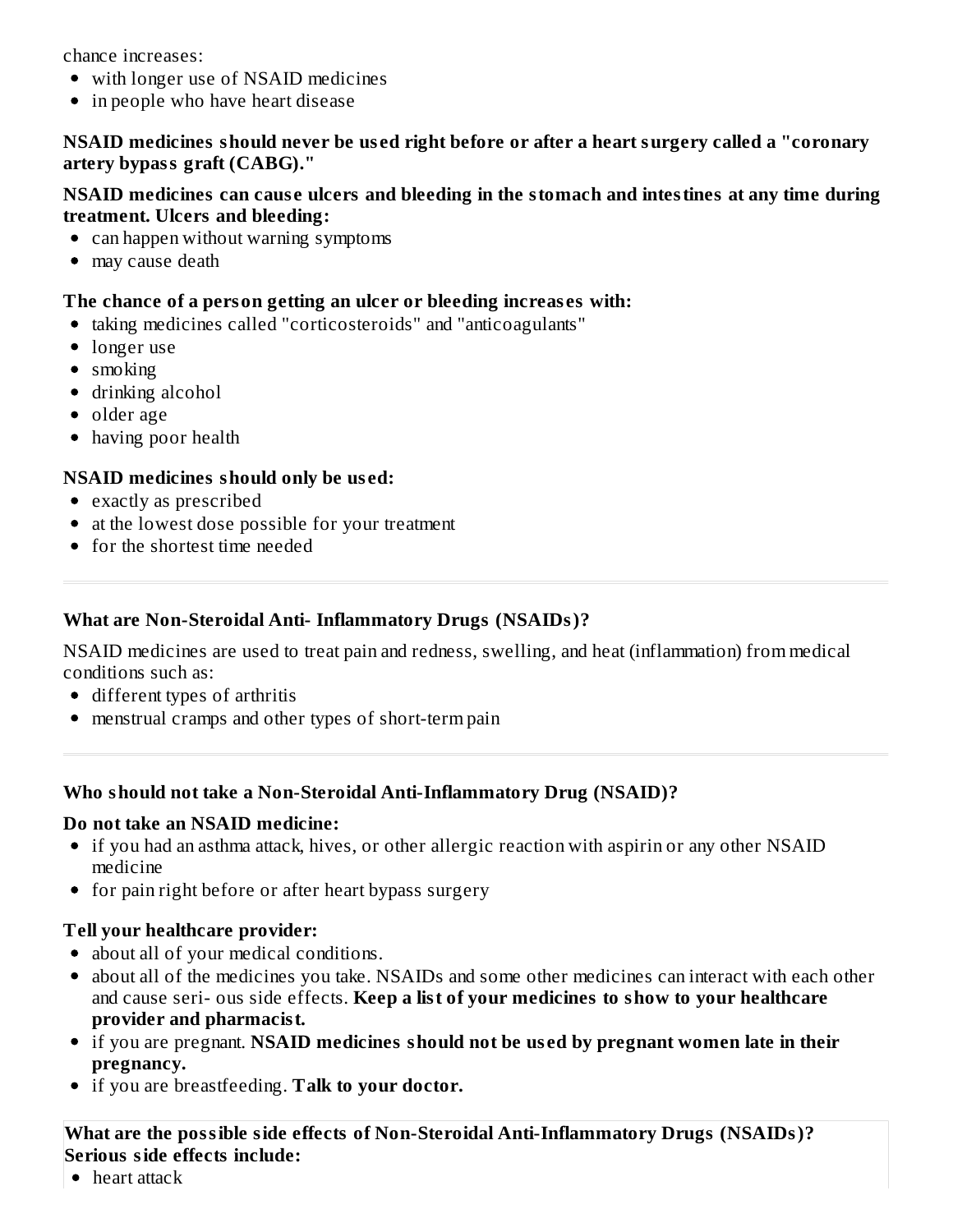- stroke
- high blood pressure
- heart failure from body swelling (fluid retention)
- kidney problems including kidney failure
- bleeding and ulcers in the stomach and intestine
- low red blood cells (anemia)
- life-threatening skin reactions
- life-threatening allergic reactions
- liver problems including liver failure
- asthma attacks in people who have asthma

# **Other side effects include:**

- stomach pain
- constipation
- diarrhea
- $\bullet$  gas
- heartburn
- nausea
- vomiting
- dizziness

# **Get emergency help right away if you have any of the following symptoms:**

- shortness of breath or trouble breathing
- chest pain
- weakness in one part or side of your body
- slurred speech
- swelling of the face or throat

#### **Stop your NSAID medicine and call your healthcare provider right away if you have any of the following symptoms:**

- nausea
- more tired or weaker than usual
- itching
- your skin or eyes look yellow
- stomach pain
- flu-like symptoms
- vomit blood
- there is blood in your bowel movement or it is black and sticky like tar
- unusual weight gain
- skin rash or blisters with fever
- swelling of the arms and legs, hands and feet

These are not all the side effects with NSAID medicines. Talk to your healthcare provider or pharmacist for more information about NSAID medicines.

#### **Call your doctor for medical advice about side effects. You may report side effects to FDA at 1- 800-FDA-1088.**

# **Other information about Non-Steroidal Anti-Inflammatory Drugs (NSAIDs)**

Aspirin is an NSAID medicine but it does not increase the chance of a heart attack. Aspirin can cause bleeding in the brain, stomach, and intestines. Aspirin can also cause ulcers in the stomach and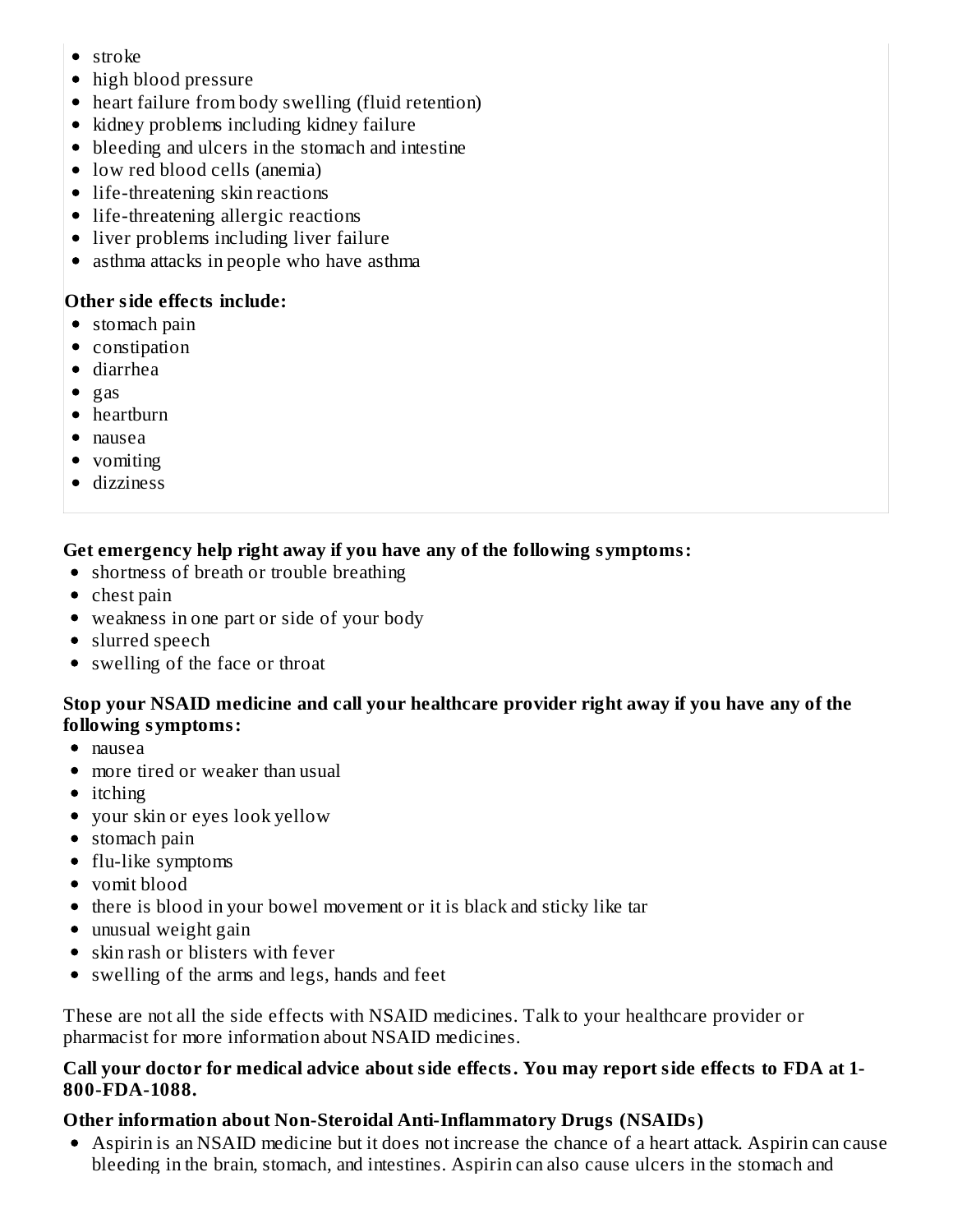intestines.

Some of these NSAID medicines are sold in lower doses without a prescription (over-the¬counter). Talk to your healthcare provider before using over-the-counter NSAIDs for more than 10 days.

#### **NSAID medicines that need a pres cription**

| Generic<br><b>Name</b> | Tradename                                                                                          |
|------------------------|----------------------------------------------------------------------------------------------------|
| Celecoxib              | Celebrex                                                                                           |
| Diclofenac             | Cataflam, Voltaren, Arthrotec (combined with misoprostol)                                          |
| Diflunisal             | Dolobid                                                                                            |
| Etodolac               | Lodine, Lodine XL                                                                                  |
| Fenoprofen             | Nalfon, Nalfon 200                                                                                 |
| Flurbiprofen           | Ansaid                                                                                             |
| Ibuprofen              | Motrin, Tab-Profen, Vicoprofen* (combined with hydrocodone), Combunox (combined<br>with oxycodone) |
| Indomethacin           | Indocin, Indocin SR, Indo-Lemmon, Indomethagan                                                     |
| Ketoprofen             | Oruvail                                                                                            |
| Ketorolac              | Toradol                                                                                            |
| Mefenamic<br>Acid      | Ponstel                                                                                            |
| Meloxicam              | Mobic                                                                                              |
| Nabumetone             | Relafen                                                                                            |
| Naproxen               | Naprosyn, Anaprox, Anaprox DS, EC-Naprosyn, Naprelan, Naprapac (co-packaged with<br>lansoprazole)  |
| Oxaprozin              | Daypro                                                                                             |
| Piroxicam              | Feldene                                                                                            |
| Sulindac               | Clinoril                                                                                           |
| Tolmetin               | Tolectin, Tolectin DS, Tolectin 600                                                                |

\*Vicoprofen contains the same dose of ibuprofen as over-the-counter (OTC) NSAIDs, and is usually used for less than 10 days to treat pain. The OTC NSAID label warns that long term continuous use may increase the risk of heart attack or stroke.

*This Medication Guide has been approved by the U.S. Food and Drug Administration.*

#### **Manufactured by: Yung Shin Pharmaceutical Ind. Co., Ltd.**

Tachia, Taichung 43769 TAIWAN

**Distributed by: Carlsbad Technology, Inc.**

5923 Balfour Ct. Carlsbad, CA 92008 USA

*Revised: 08/13*

#### **11 DESCRIPTION**

Meloxicam, an oxicam derivative, is a member of the enolic acid group of nonsteroidal antiinflammatory drugs (NSAIDs). Each pastel yellow Meloxicam Tablets, USP contains 7.5 mg or 15 mg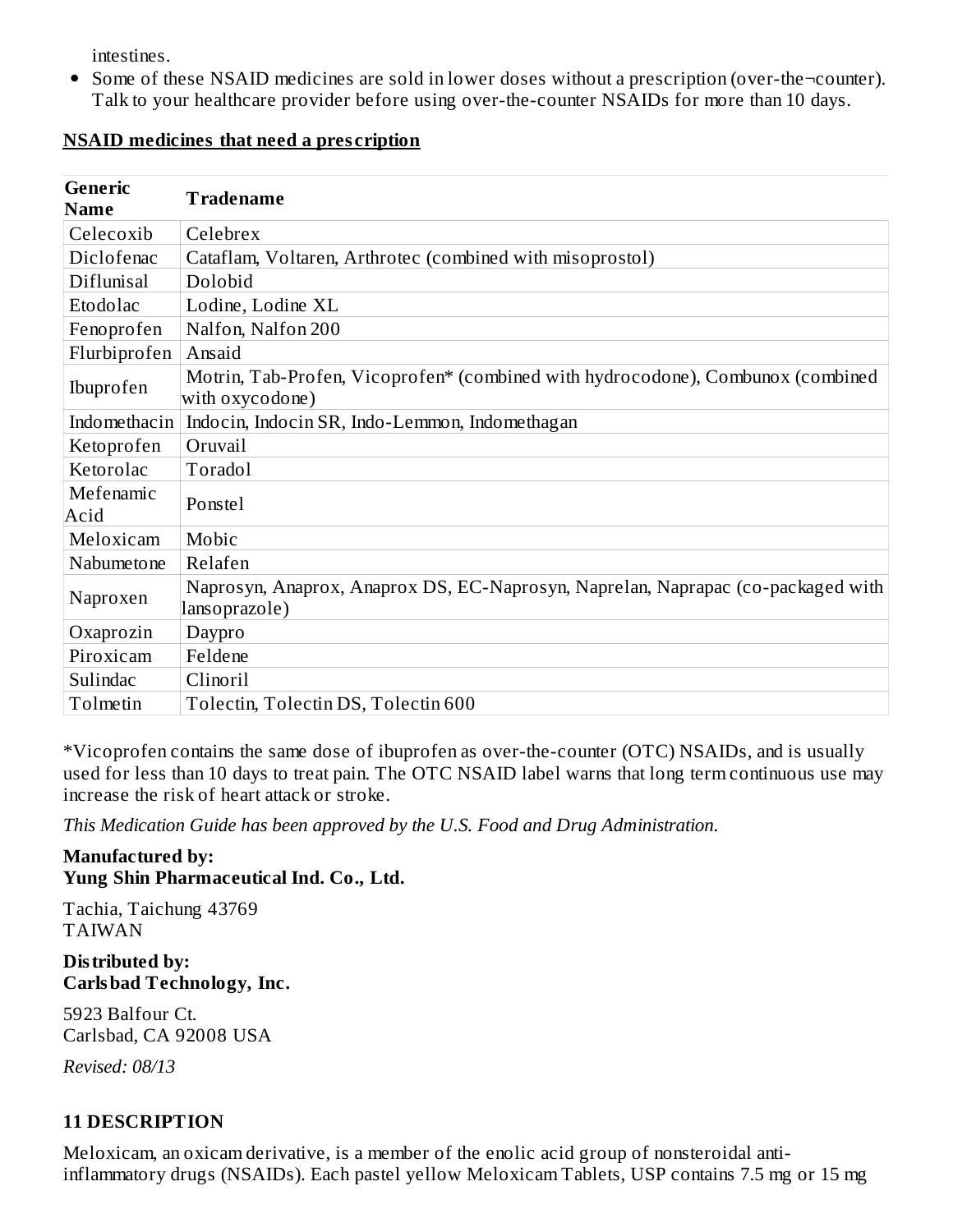meloxicam for oral administration. Meloxicam is chemically designated as 4-hydroxy-2-methyl- *N*-(5 methyl-2-thiazolyl)-2 *H*-1,2-benzothiazine-3-carboxamide-1,1-dioxide. The molecular weight is 351.4. Its empirical formula is C  $_{14}$ H  $_{13}$ N  $_{3}$ O  $_{4}$ S  $_{2}$  and it has the following structural formula:



Meloxicam is a pastel yellow solid, practically insoluble in water, with higher solubility observed in strong acids and bases. It is very slightly soluble in methanol. Meloxicam has an apparent partition coefficient (log P)  $_{app}$  = 0.1 in *n*-octanol/buffer pH 7.4. Meloxicam has pKa values of 1.1 and 4.2.

Meloxicam is available as a tablet for oral administration containing 7.5 mg or 15 mg meloxicam.

The inactive ingredients in Meloxicam Tablets, USP include Colloidal Silicon Dioxide, Sodium Starch Glycolate, Lactose, Magnesium Stearate, Microcrystalline Cellulose, Povidone K-30, and Sodium Citrate.

#### **Repackaging Information**

Please reference the *How Supplied* section listed above for a description of individual tablets. This drug product has been received by Aphena Pharma - TN in a manufacturer or distributor packaged configuration and repackaged in full compliance with all applicable cGMP regulations. The package configurations available from Aphena are listed below:

| Count | 15mg         |
|-------|--------------|
| 30    | 43353-979-30 |
| 90    | 43353-979-60 |

Store between 20°-25°C (68°-77°F). See USP Controlled Room Temperature. Dispense in a tight lightresistant container as defined by USP. Keep this and all drugs out of the reach of children.

Repackaged by:



Cookeville, TN 38506

20160627JH

#### **PRINCIPAL DISPLAY PANEL**

NDC 43353-979 - **Meloxicam** 15mg - Rx Only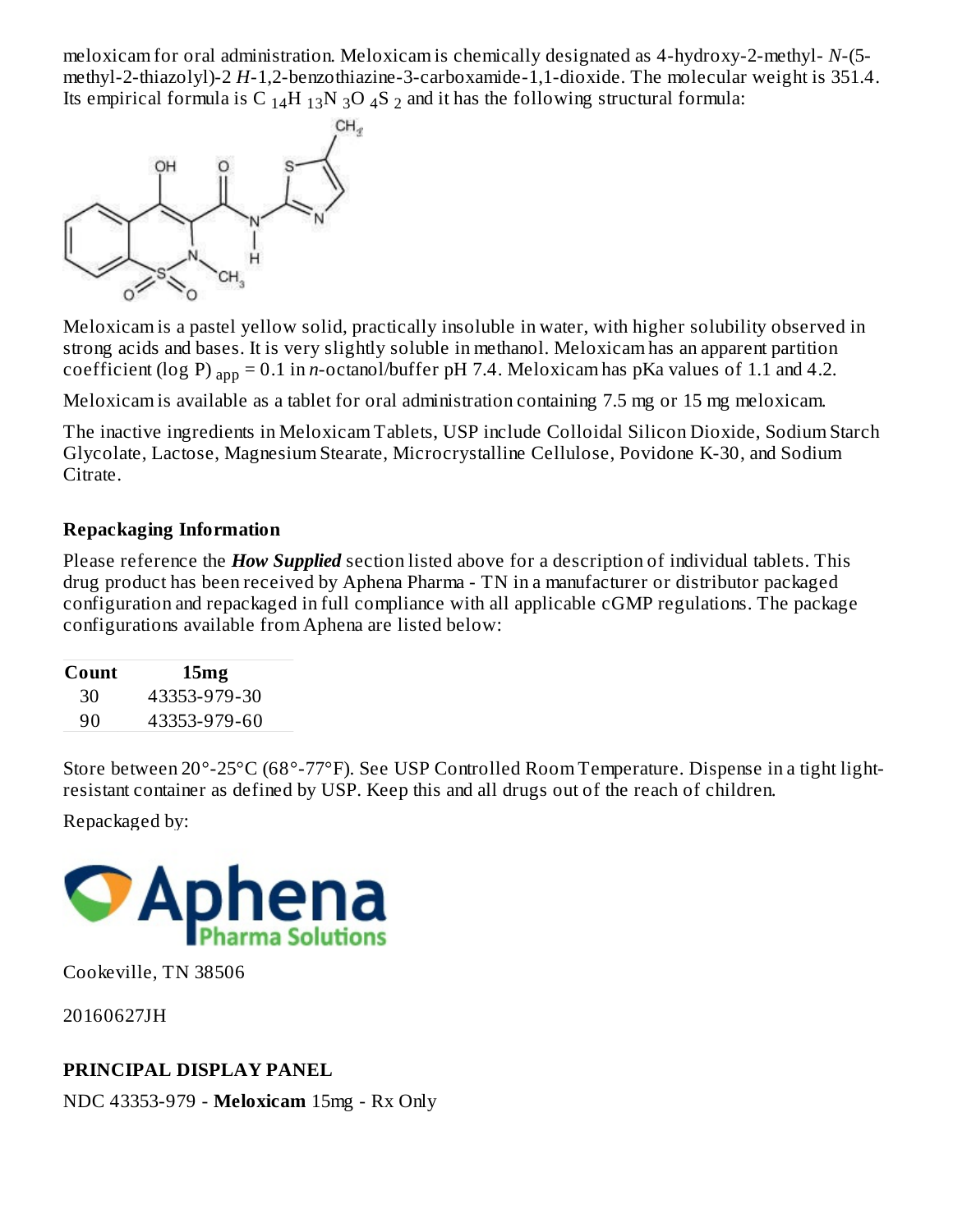|           |               | Meloxicam<br>NDC#43353-0979-30                                                                                                                                                                                                                                                                                                                                          |                      |           |
|-----------|---------------|-------------------------------------------------------------------------------------------------------------------------------------------------------------------------------------------------------------------------------------------------------------------------------------------------------------------------------------------------------------------------|----------------------|-----------|
| Meloxican | İ<br>$\equiv$ | 1.Smg<br>Tablets<br>٦п<br>Store between 20-25 degrees ((L&-77 degrees F).<br>See USP (ontrolled Room Temperature.<br>Dispense in a tight light-resistant container<br>as defined by USP.<br>Keep this and all drugs out of the reach of<br>children.<br>Yung Shin Pharmaceutical Ind. Co., Ltd.<br>MFG BY:<br>▫<br>m<br>Tachia- Taiwan<br>$RPK6$ $BY:$<br>Aphena Pharma | m<br>ru<br>ᆆ<br>.011 | m ni<br>Ë |
|           | i<br>Elimi    | Cookeville, TN 38506<br>RX Only<br><b>UNNeloxican</b><br>30<br>Tablets                                                                                                                                                                                                                                                                                                  | ت                    |           |

| <b>MELOXICAM</b><br>meloxicam tablet                          |                         |                     |                                                    |                 |
|---------------------------------------------------------------|-------------------------|---------------------|----------------------------------------------------|-----------------|
|                                                               |                         |                     |                                                    |                 |
| <b>Product Information</b>                                    |                         |                     |                                                    |                 |
| Product Type                                                  | HUMAN PRESCRIPTION DRUG |                     | Item Code (Source)<br>NDC:43353-979(NDC:61442-127) |                 |
| <b>Route of Administration</b>                                | ORAL                    |                     |                                                    |                 |
|                                                               |                         |                     |                                                    |                 |
|                                                               |                         |                     |                                                    |                 |
| <b>Active Ingredient/Active Moiety</b>                        |                         |                     |                                                    |                 |
|                                                               | <b>Ingredient Name</b>  |                     | <b>Basis of Strength</b>                           | Strength        |
| MELO XICAM (UNII: VG2QF83CGL) (MELO XICAM - UNII: VG2QF83CGL) |                         |                     | MELOXICAM                                          | $15 \text{ mg}$ |
|                                                               |                         |                     |                                                    |                 |
| <b>Inactive Ingredients</b>                                   |                         |                     |                                                    |                 |
|                                                               | <b>Ingredient Name</b>  |                     |                                                    | Strength        |
| <b>SILICON DIO XIDE (UNII: ETJ7Z6 XBU4)</b>                   |                         |                     |                                                    |                 |
| SO DIUM STARCH GLYCOLATE TYPE A POTATO (UNII: 5856J3G2A2)     |                         |                     |                                                    |                 |
| LACTOSE (UNII: J2B2A4N98G)                                    |                         |                     |                                                    |                 |
| MAGNESIUM STEARATE (UNII: 70097M6I30)                         |                         |                     |                                                    |                 |
| CELLULOSE, MICRO CRYSTALLINE (UNII: OP1R32D61U)               |                         |                     |                                                    |                 |
| PO VIDO NE K30 (UNII: U725QWY32X)                             |                         |                     |                                                    |                 |
| SODIUM CITRATE (UNII: 1Q73Q2JULR)                             |                         |                     |                                                    |                 |
|                                                               |                         |                     |                                                    |                 |
| <b>Product Characteristics</b>                                |                         |                     |                                                    |                 |
| Color                                                         | yellow (YELLOW)         | <b>Score</b>        | no score                                           |                 |
| <b>Shape</b>                                                  | ROUND (ROUND)           | <b>Size</b>         | 8mm                                                |                 |
| Flavor                                                        |                         | <b>Imprint Code</b> | 100                                                |                 |
| <b>Contains</b>                                               |                         |                     |                                                    |                 |